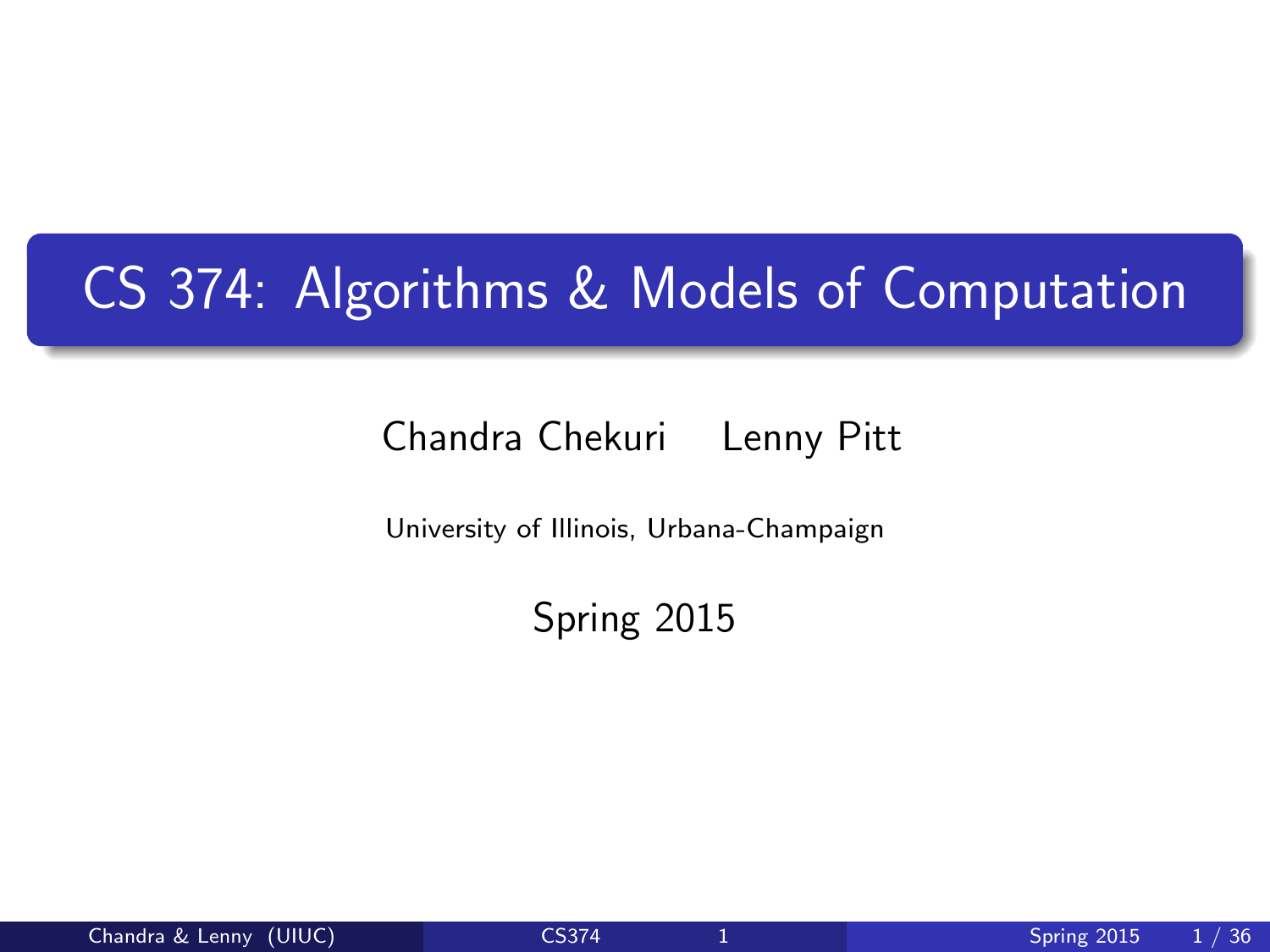CS 374: Algorithms & Models of Computation, Spring 2015

# Administrivia, Introduction

Lecture 1 January 20, 2015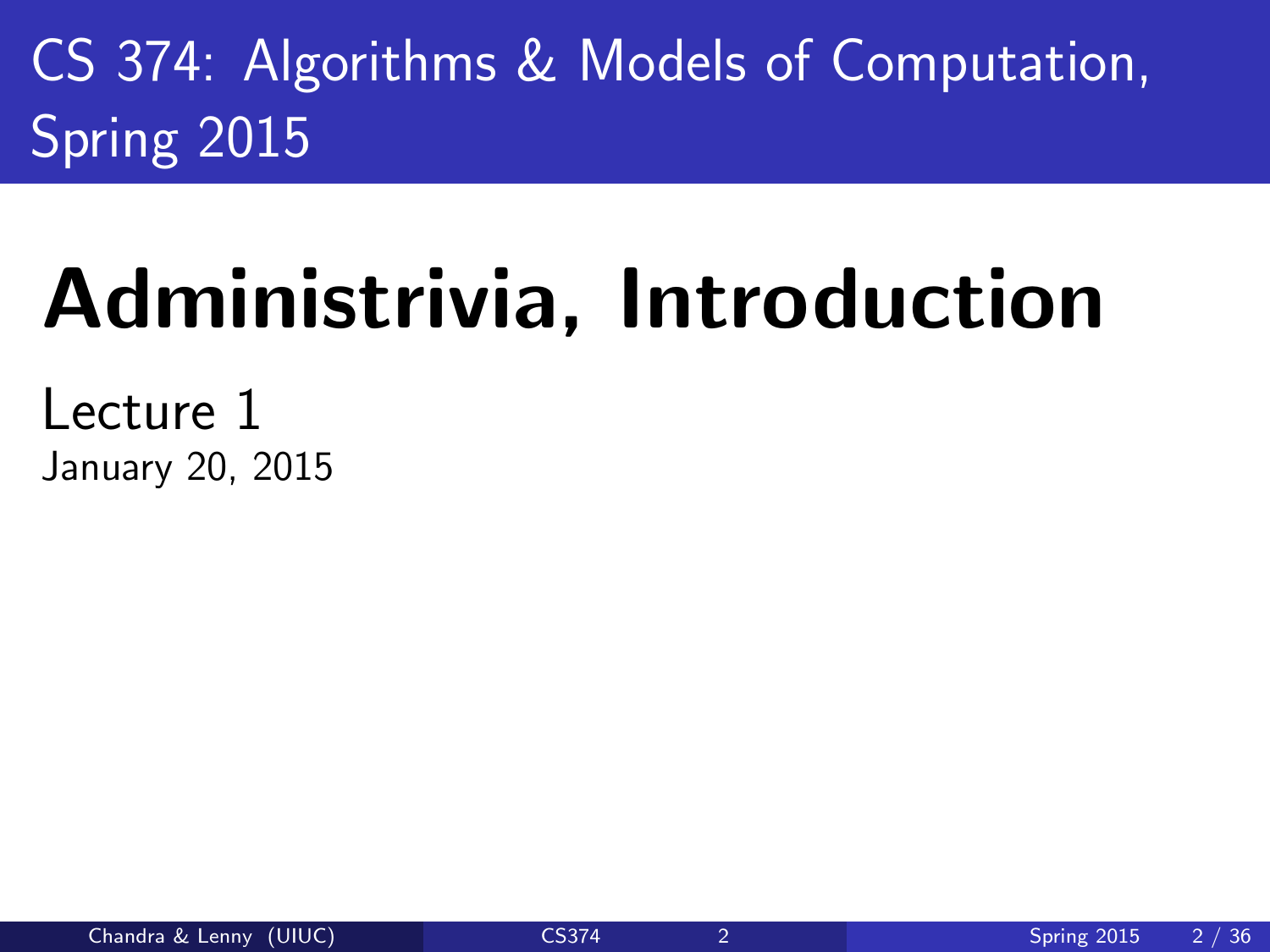## Part I

## <span id="page-2-0"></span>[Administrivia](#page-2-0)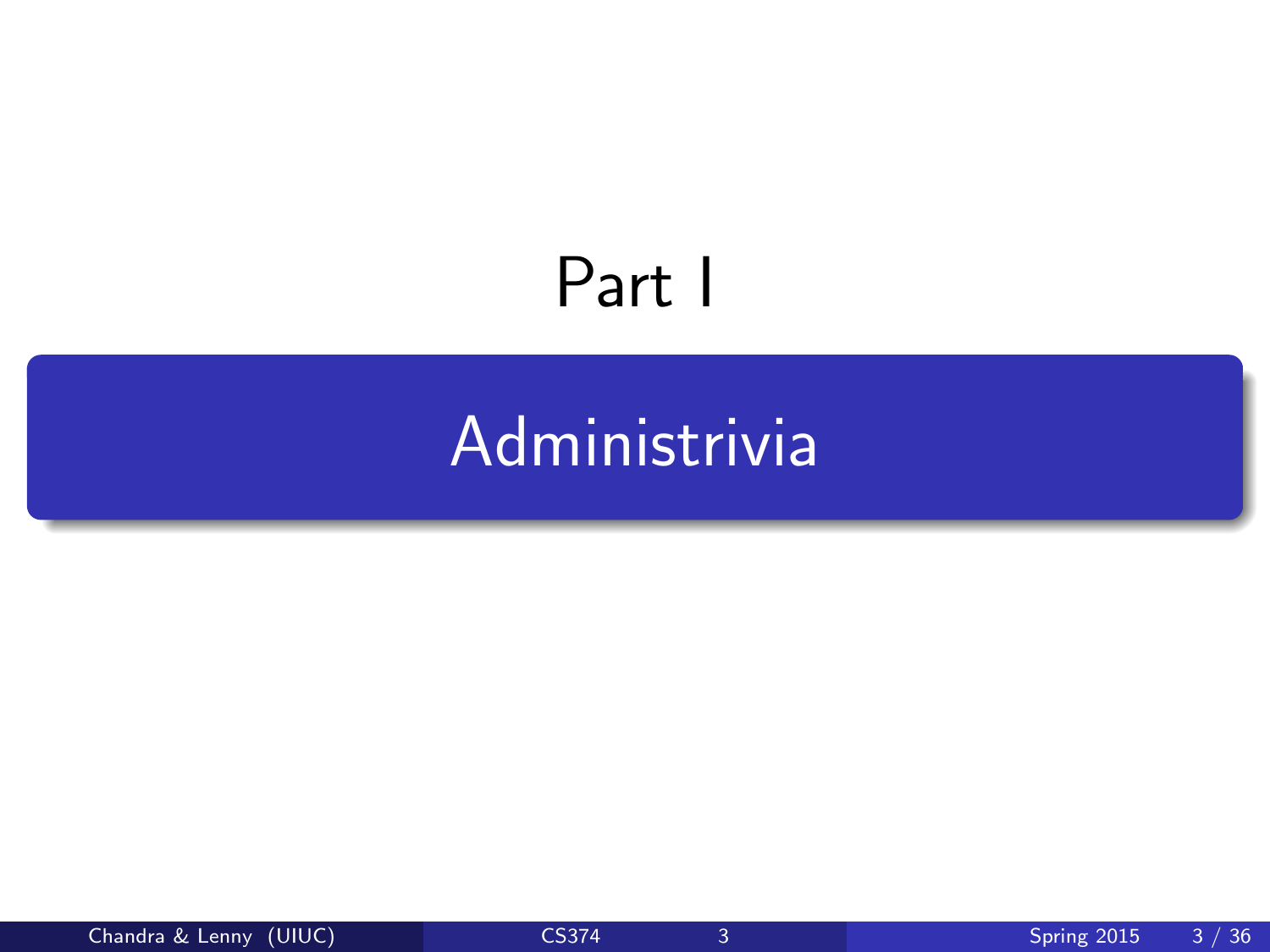#### Instructional Staff

#### **1** Instructors: Chandra Chekuri and Lenny Pitt

#### **2** Teaching Assistants:

- **Q** Qian Cheng
- 2 Andrew Cholewa
- <sup>3</sup> Ritwika Ghosh
- **4** Shalmoli Gupta
- **5** Minyi Tang
- **6** Yipu Wang
- **2** Tana Wattanawaroon
- **3** About 10 Undergraduate Course Assistants
- <sup>4</sup> Office hours: See course webpage
- **6 Email: Use Piazza**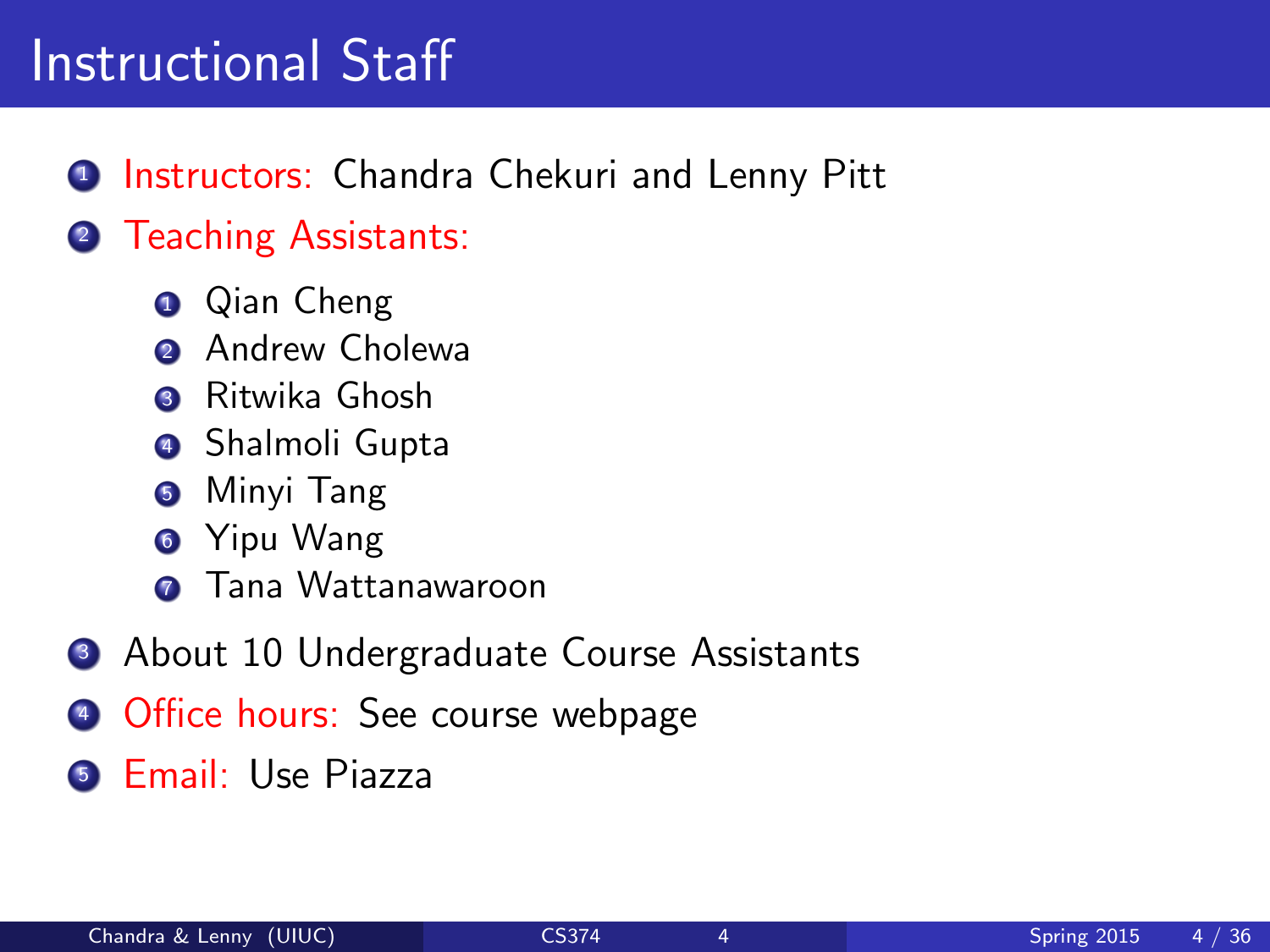#### Online resources

- <sup>1</sup> Webpage: General information, announcements, homeworks, course policies <courses.engr.illinois.edu/cs498374>
- 2 Moodle: HW submission, Quizzes, solutions to homeworks, grades
- <sup>3</sup> Piazza: Announcements, online questions and discussion

See course webpage for links

Important: check Piazza/course web page at least once each day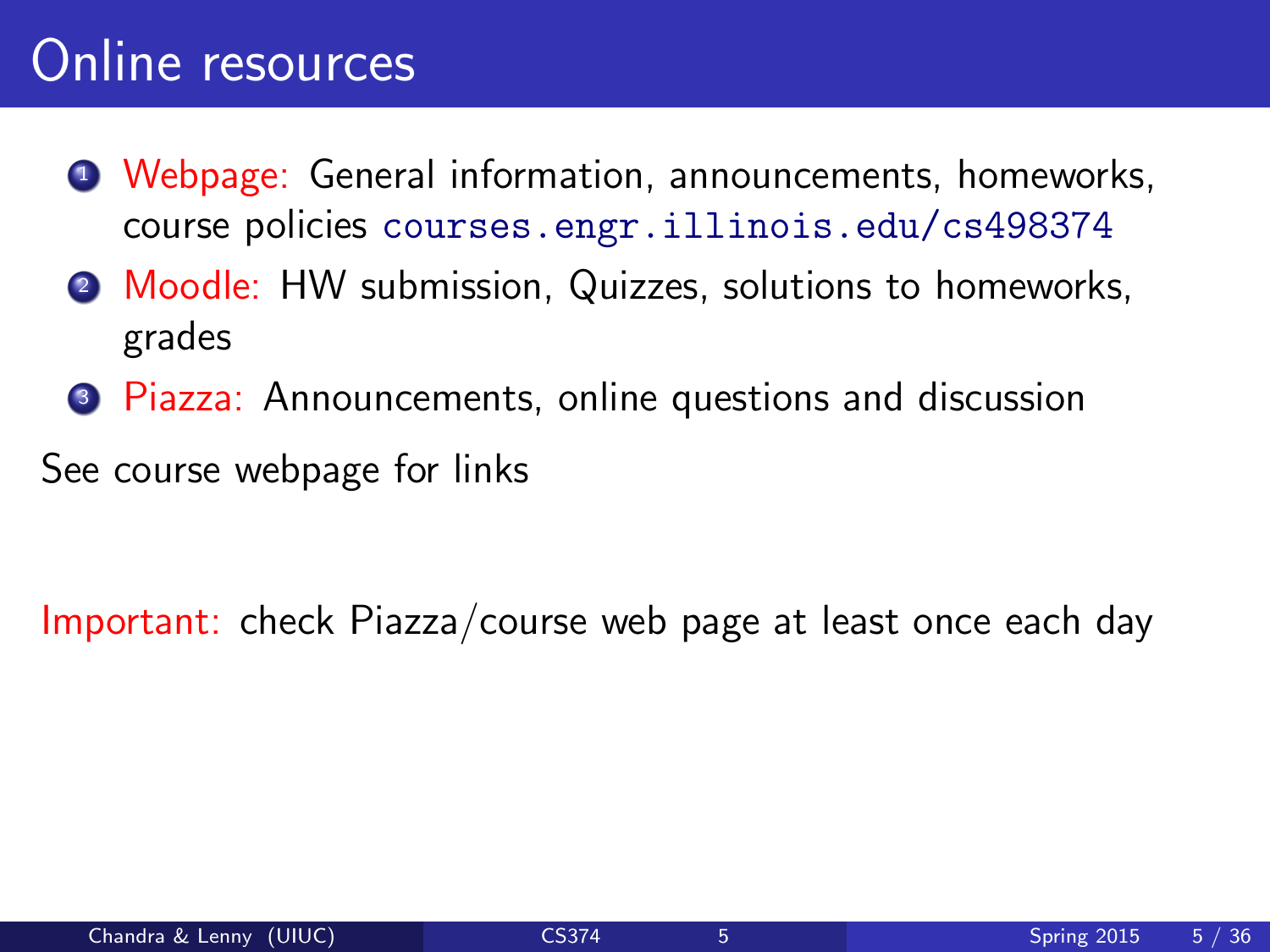#### **Textbooks**

- <sup>1</sup> Prerequisites: CS 173 (discrete math), CS 225 (data structures)
- <sup>2</sup> Recommended books: (not required)
	- **O** Introduction to Theory of Computation by Sipser
	- **2** Introduction to Automata, Languages and Computation by Hopcroft, Motwani, Ullman
	- **3** Algorithms by Dasgupta, Papadimitriou & Vazirani. Available online for free!
	- **4** Algorithm Design by Kleinberg & Tardos
- <sup>3</sup> Lecture notes/slides/pointers: available on course web-page
- <sup>4</sup> Additional References
	- **1** Lecture notes of Jeff Erickson, Sariel HarPeled, Mahesh Viswanathan and others
	- **2** Introduction to Algorithms: Cormen, Leiserson, Rivest. Stein.
	- <sup>3</sup> Computers and Intractability: Garey and Johnson.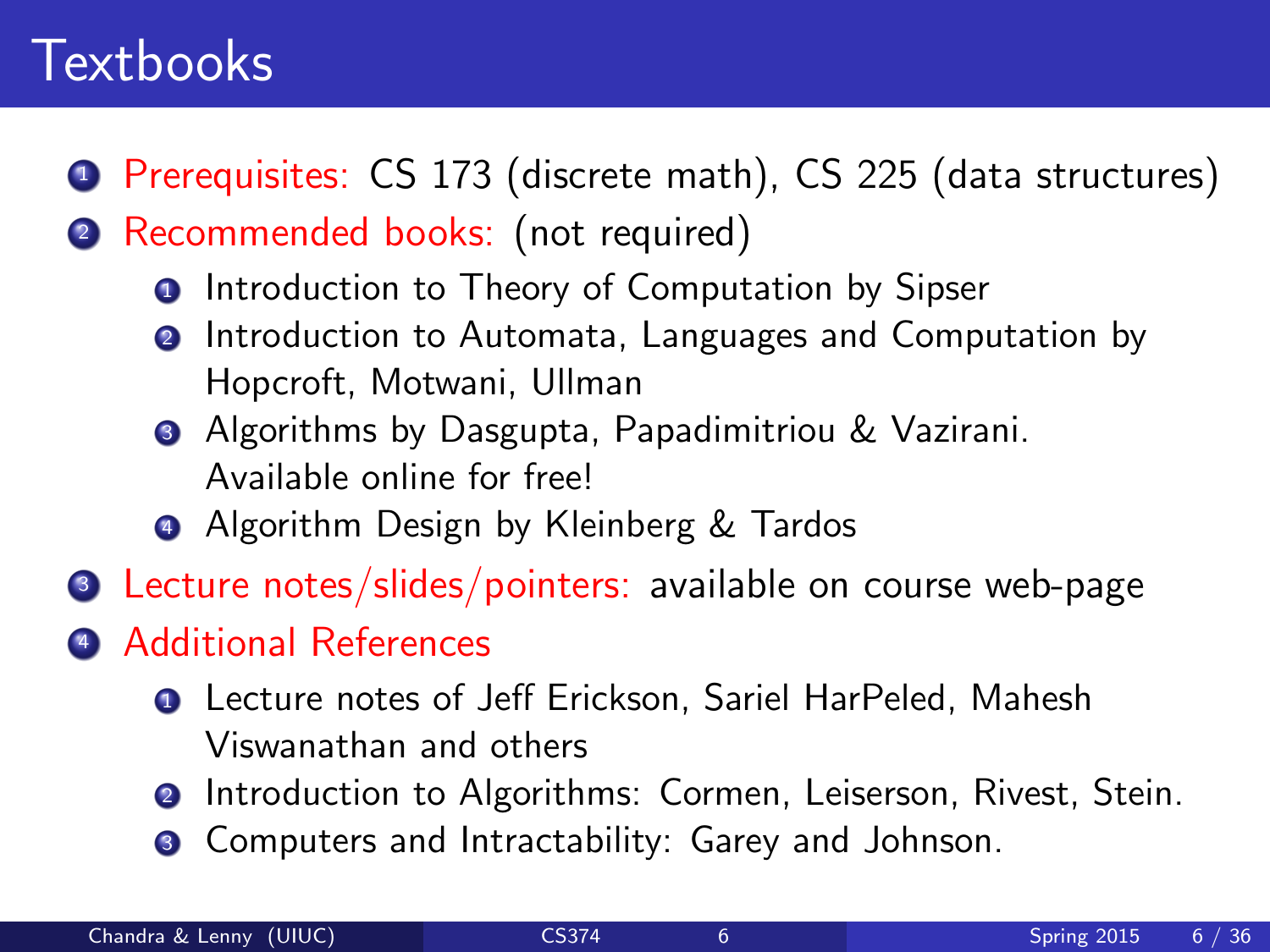### Grading Policy: Overview

- **1** Quizzes: 5%
- 2 Homeworks: 25%
- Midterms:  $42\% (2 \times 21\%)$
- <sup>4</sup> Finals: 28% (covers the full course content)

Midterms dates:

- <sup>1</sup> Midterm 1: Wed, Feb 18, 7–9pm
- <sup>2</sup> Midterm 2: Wed, April 8, 7–9pm

No conflict exam offered unless you have a valid excuse.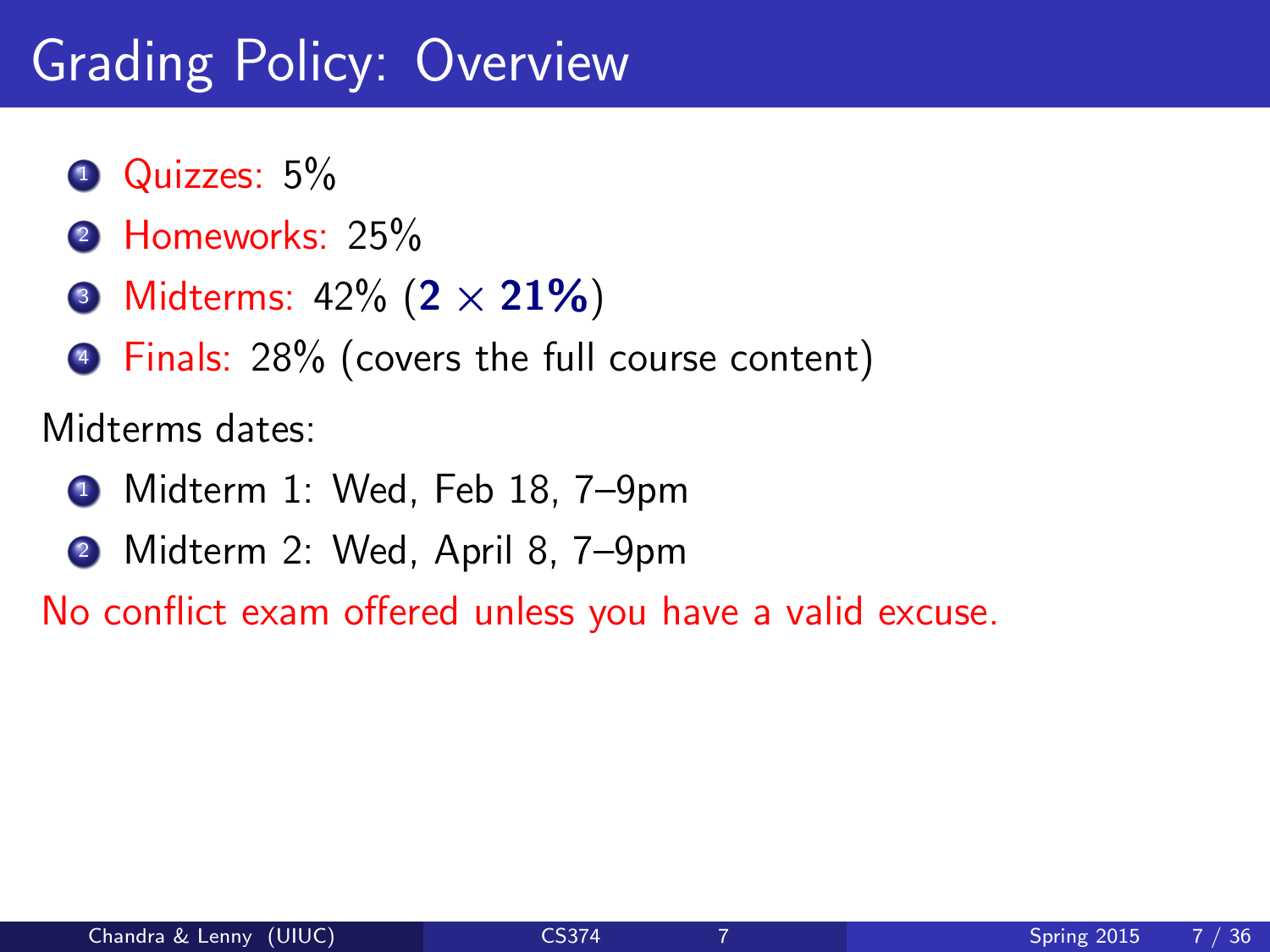#### Homeworks

- **1** One quiz every week. Due by midnight on Thursday (except Quiz 0). Short questions to be answered on Moodle. Quizzes to be done individually.
- <sup>2</sup> One homework every week: Due on Tuesdays at 10am on Moodle. Assigned at least a week in advance.
- **3** Homeworks can be worked on in groups of up to 3 and each group submits one written solution (except Homework 0).
- **4 Important:** academic integrity policies. See course web page.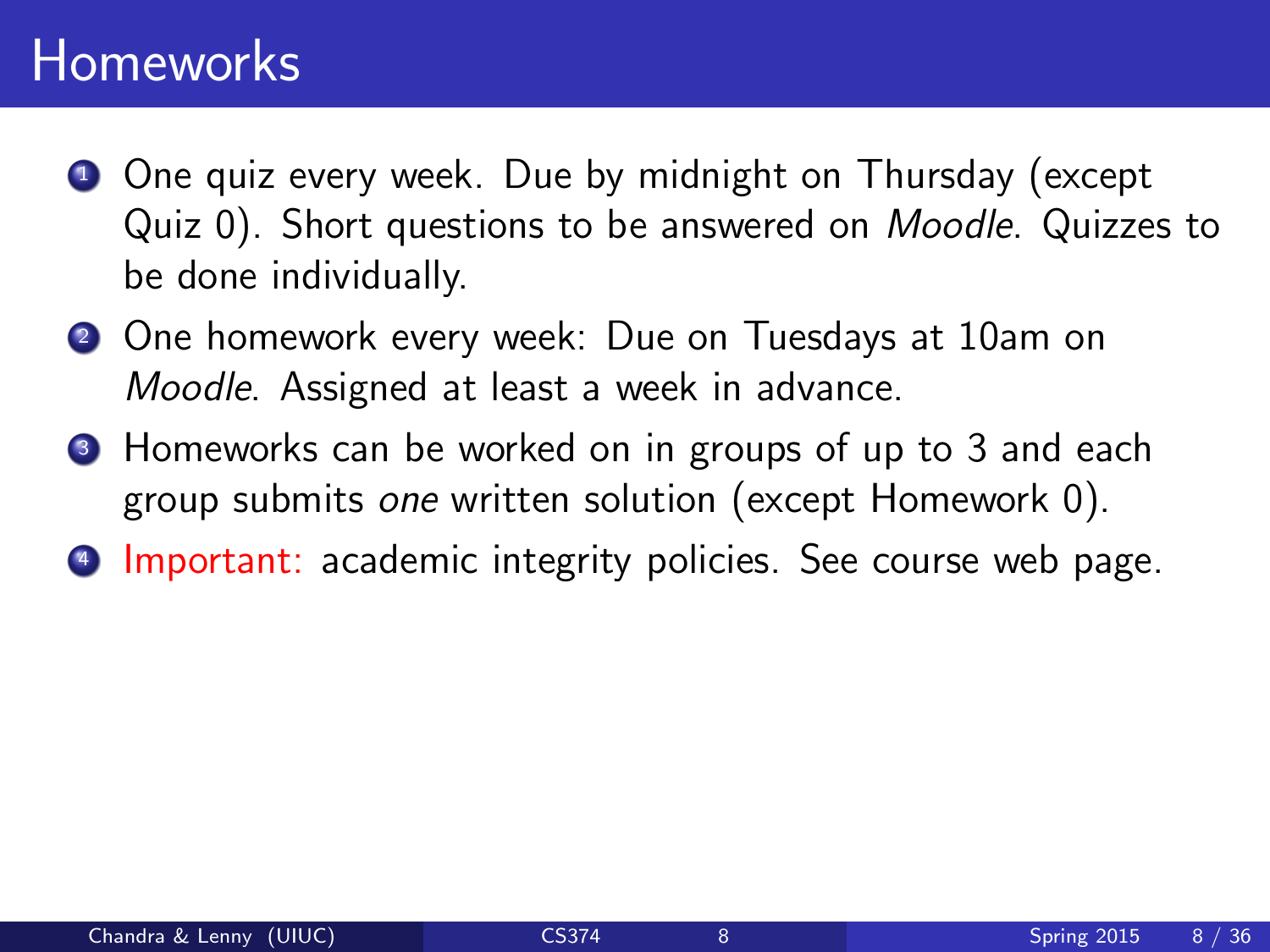#### More on Homeworks

- <sup>1</sup> No extensions or late homeworks accepted.
- <sup>2</sup> To compensate, four problems will be dropped. Homeworks typically have three problems each.
- <sup>3</sup> Important: Read homework fag/instructions on website.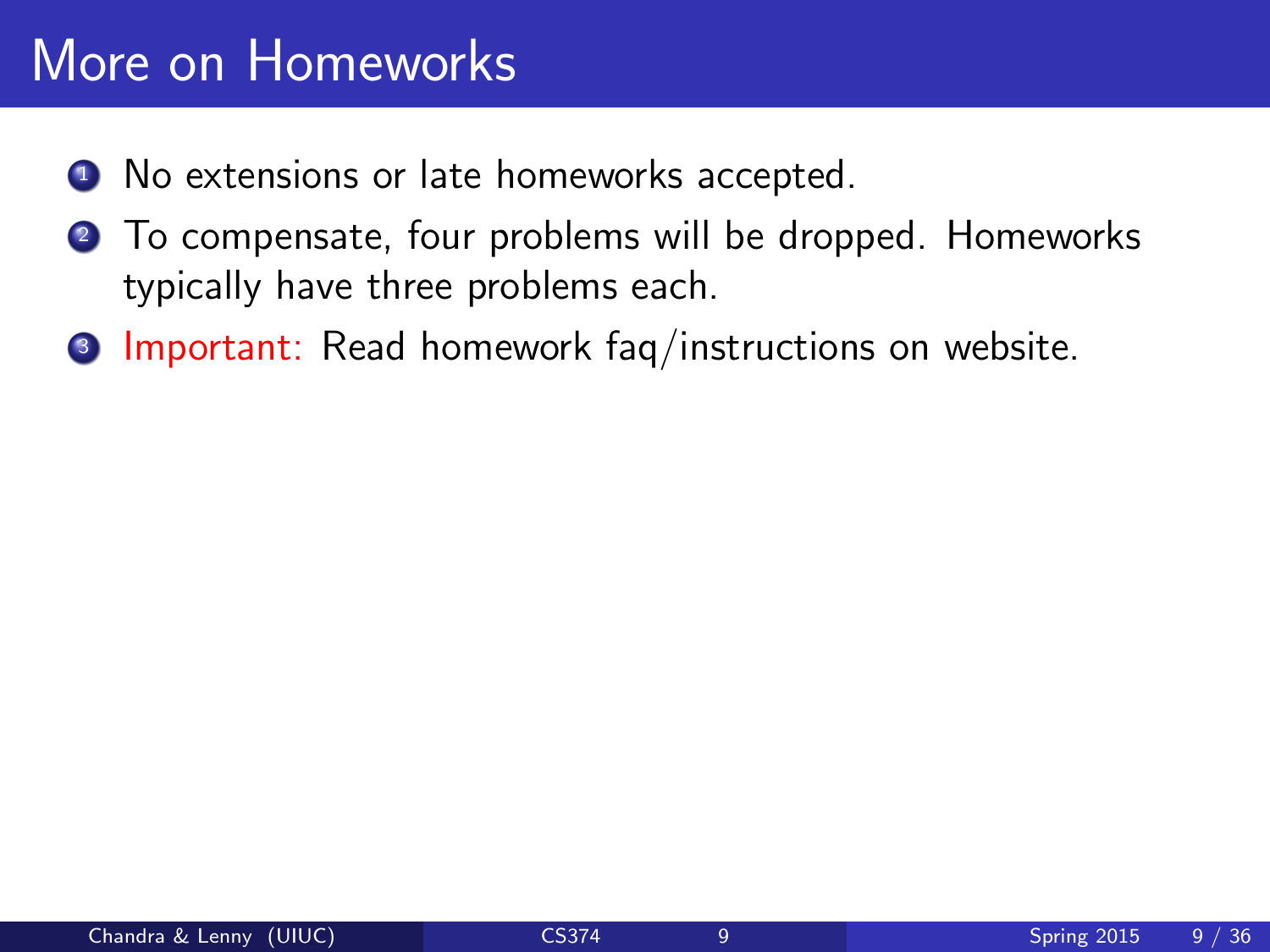#### Discussion Sessions

- **1** 50min problem solving session led by TAs
- 2 Two times a week
- <sup>3</sup> Go to your assigned discussion section
- **4** Bring pen and paper!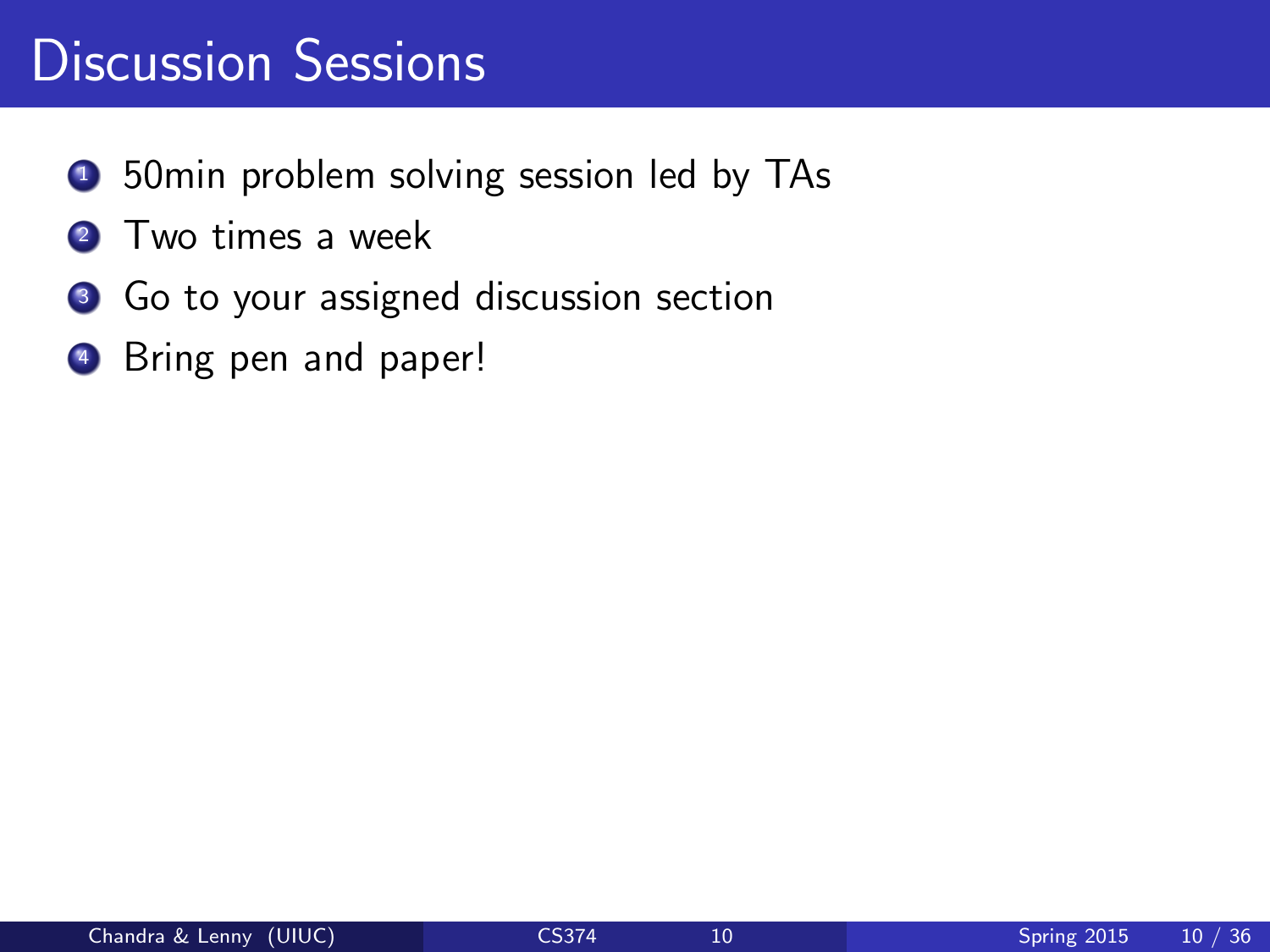#### Advice

- **1** Attend lectures, please ask plenty of questions.
- Attend discussion sessions.
- **3** Don't skip homework and don't copy homework solutions.
- **4** Study regularly and keep up with the course.
- <sup>5</sup> Ask for help promptly. Make use of office hours/Piazza.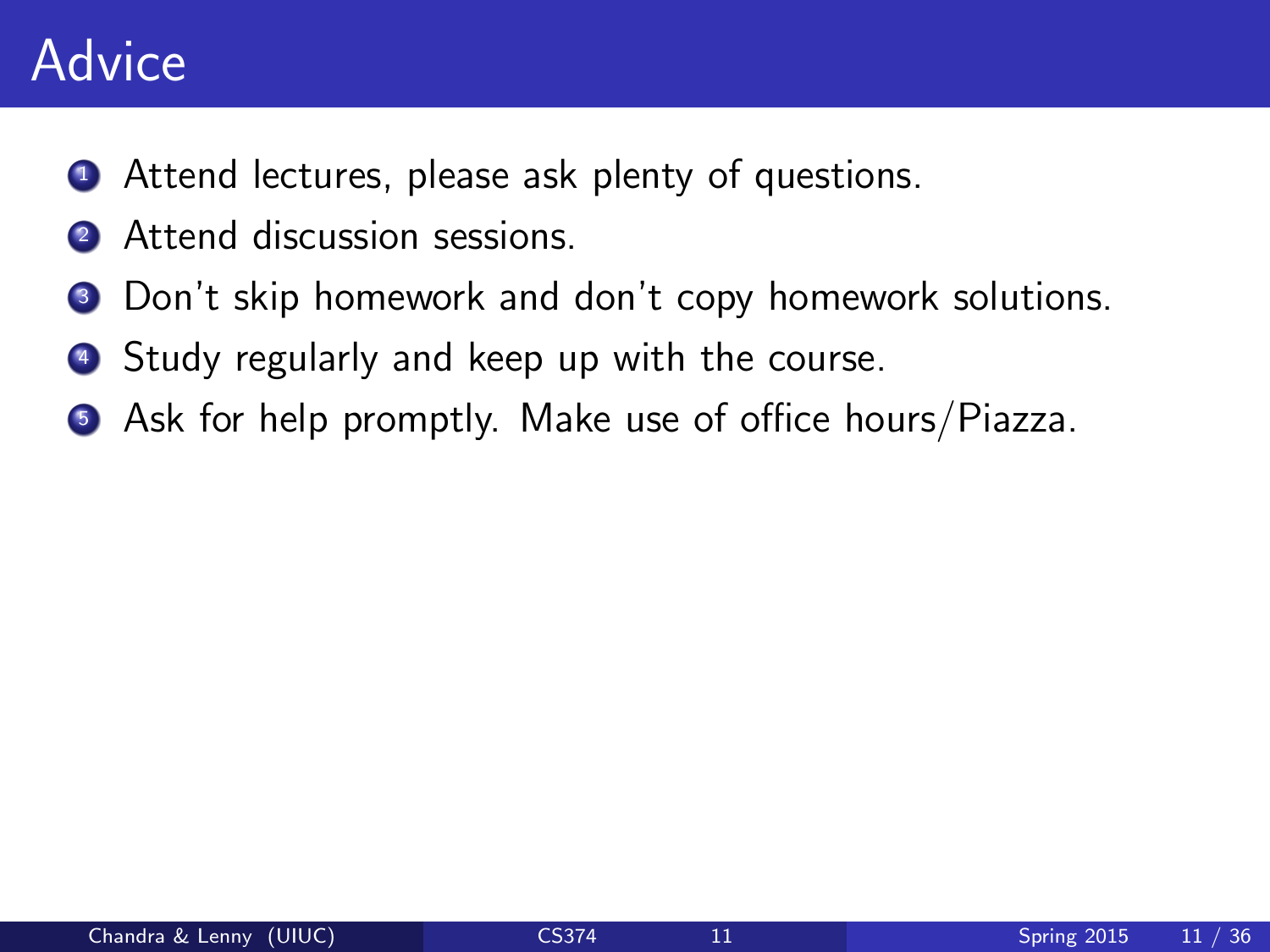#### Homeworks

- **1** HW 0 is posted on the class website. Quiz 0 available on Moodle.
- <sup>2</sup> Quiz 0 due by Sunday Jan 25 at midnight
- <sup>3</sup> HW 0 due on Tuesday January 27 at 10am on Moodle
- <sup>4</sup> HW 0 to be submitted individually.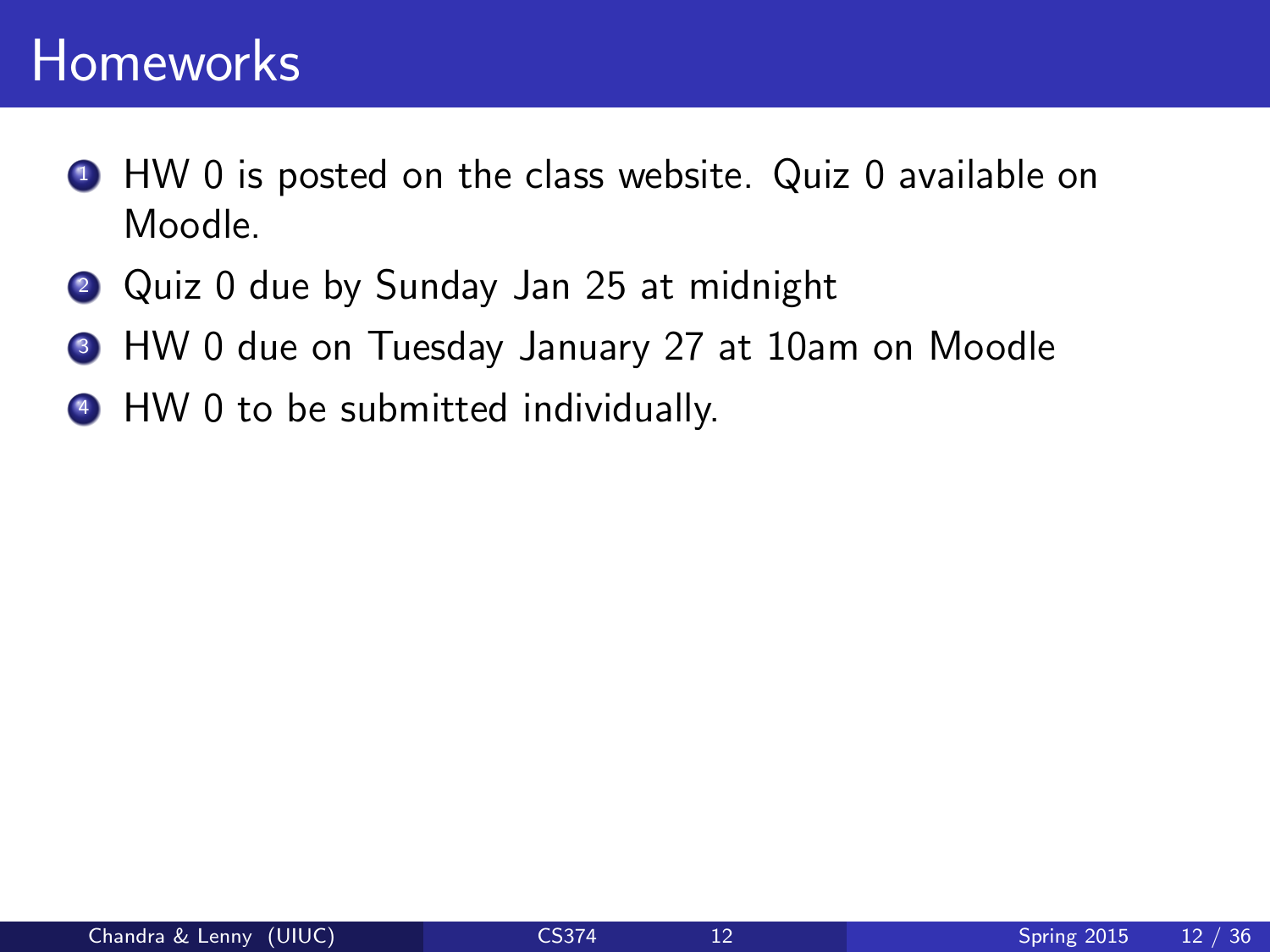## <span id="page-12-0"></span>Part II

### [Course Goals and Overview](#page-12-0)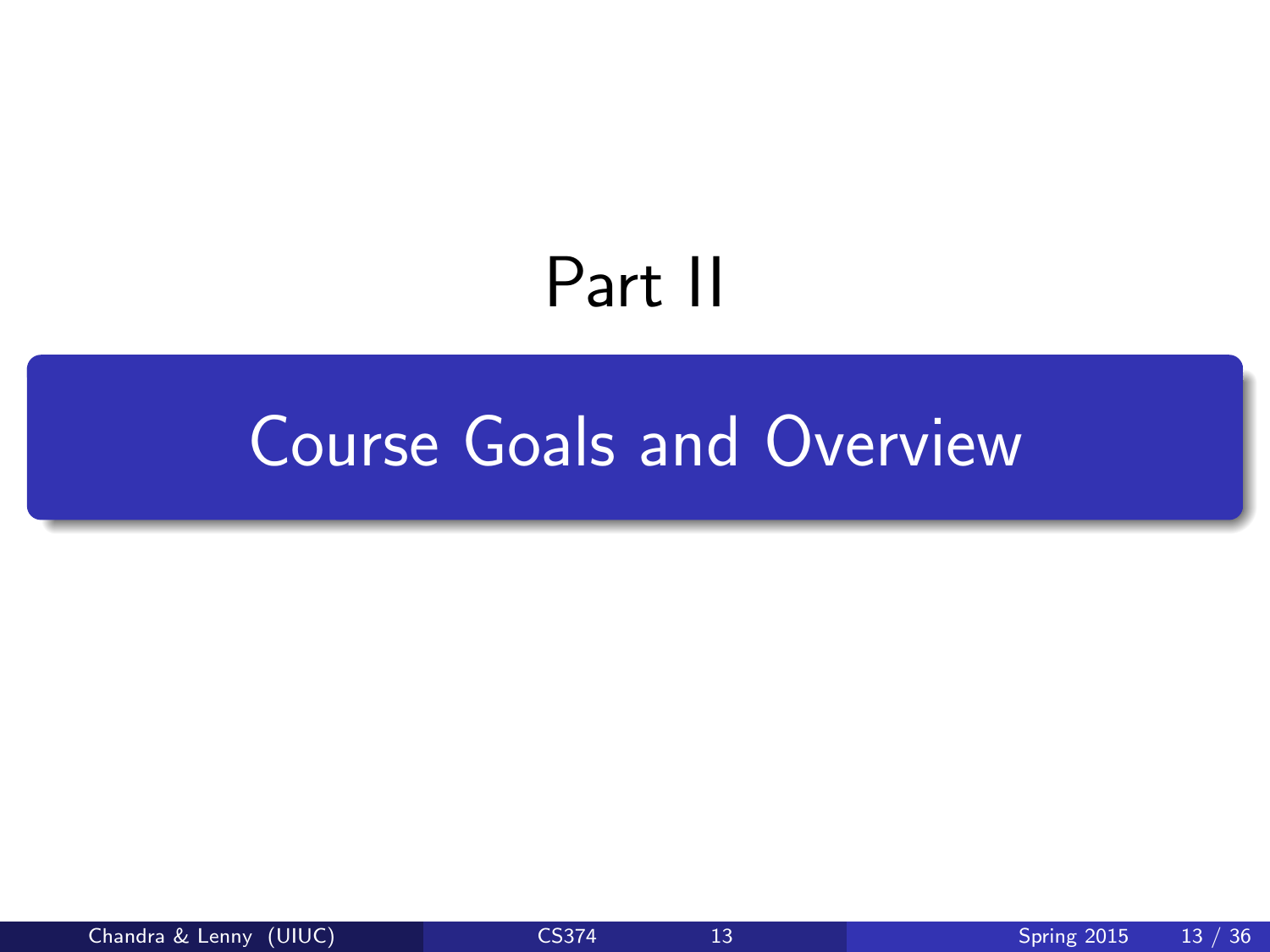### High-Level Questions

- **1** Algorithms
	- **1** What is an algorithm?
	- **2** What is an *efficient* algorithm?
	- **3** Some fundamental algorithms for basic problems
	- **4** Broadly applicable techniques in algorithm design
- 2 What is the formal definition of a computer?
	- **1** Is there a formal definition?
	- **2** Is there a "universal" computer?
- <sup>3</sup> What can computers compute?
	- **1** Are there tasks that our computers cannot do?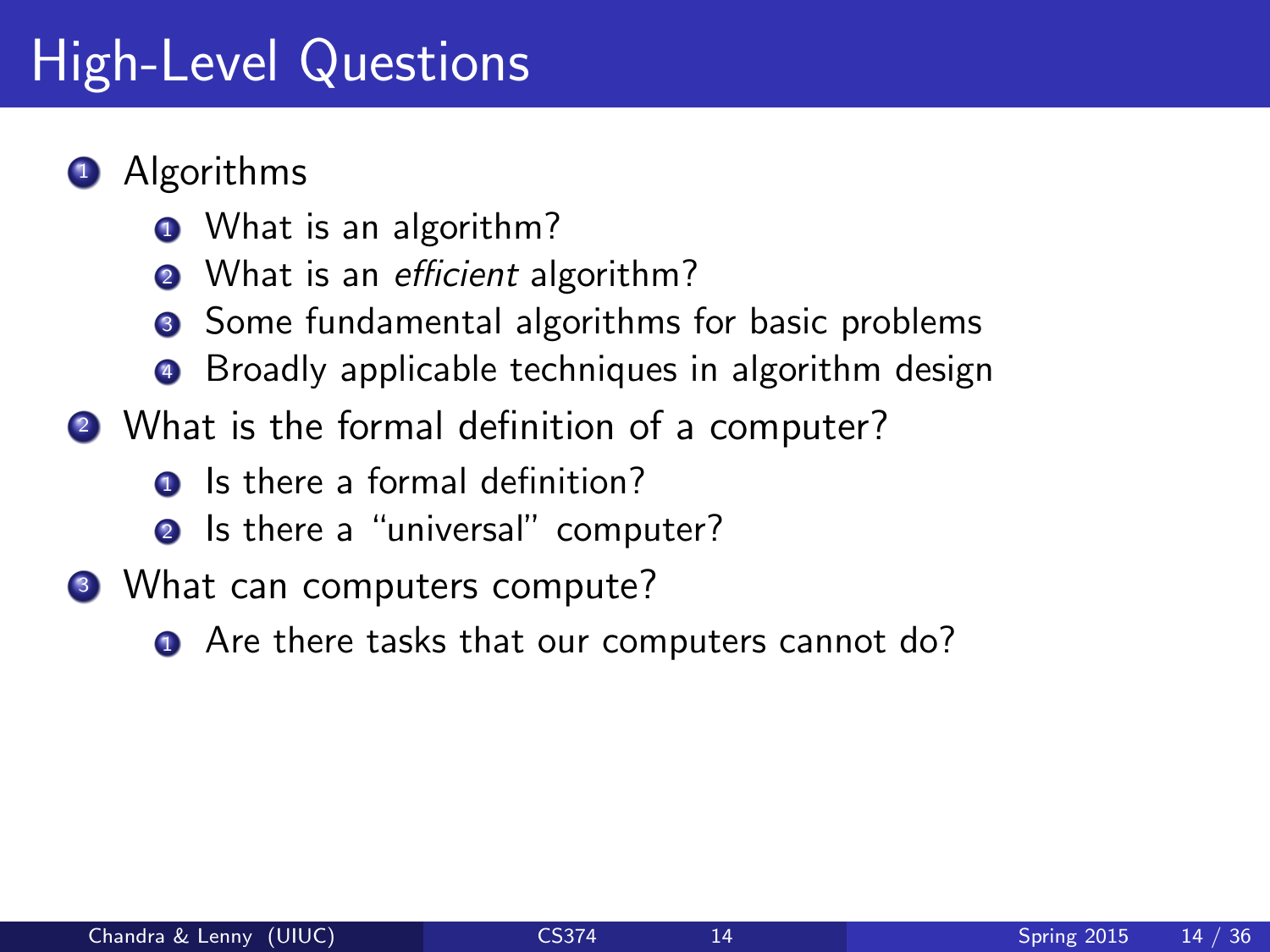#### Course Structure

Course divided into three parts:

- <sup>1</sup> Basic automata theory: finite state machines, regular languages, hint of context free languages/grammars
- 2 Algorithms and algorithm design techniques
- <sup>3</sup> Turing Machines, Undecidability, NP and NP-Completeness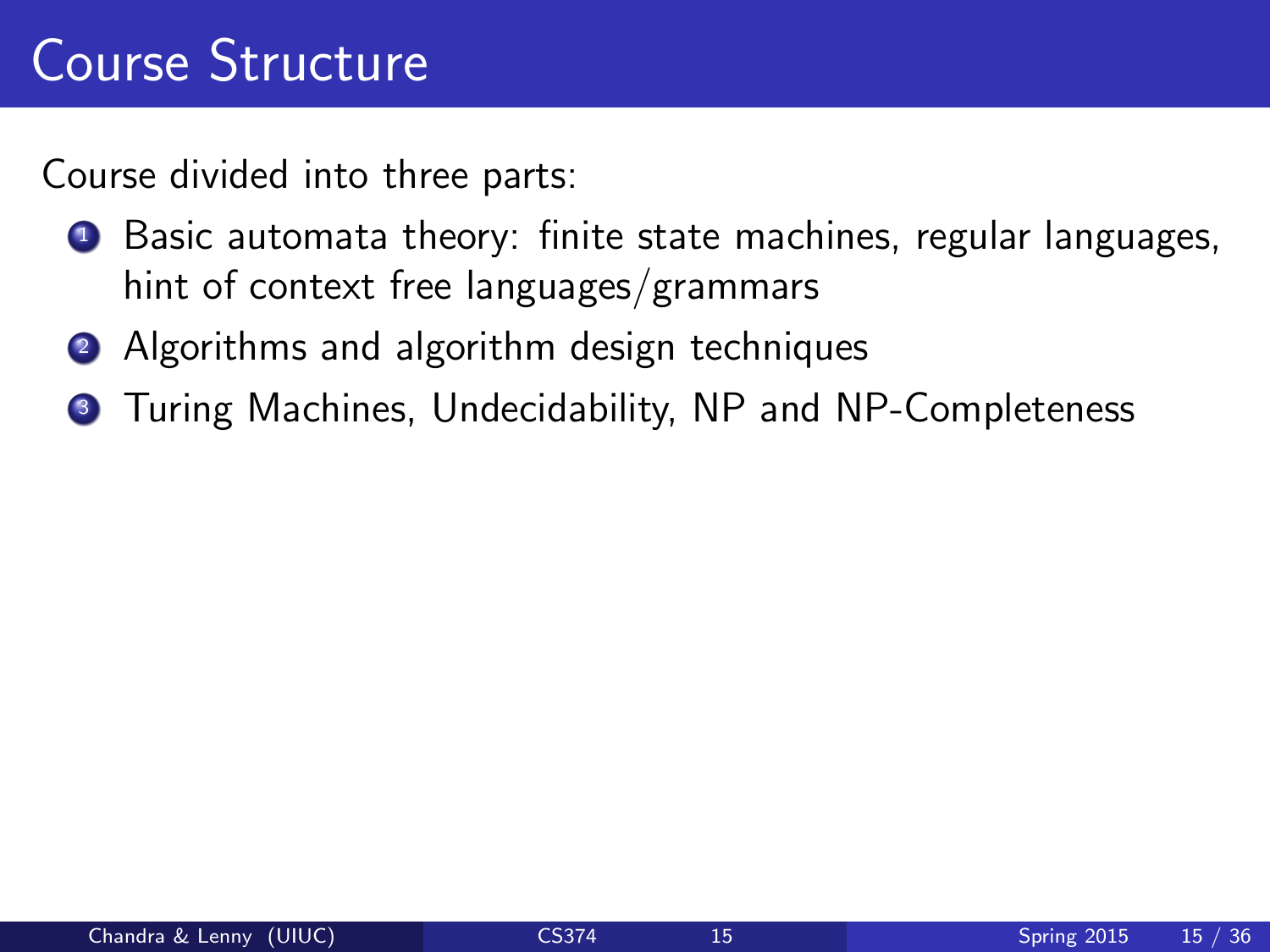Wikipedia:

An algorithm is an effective method expressed as a finite list of well-defined instructions for calculating a function. Starting from an initial state and initial input (perhaps empty), the instructions describe a computation that, when executed, proceeds through a finite number of well-defined successive states, eventually producing output and terminating at a final ending state.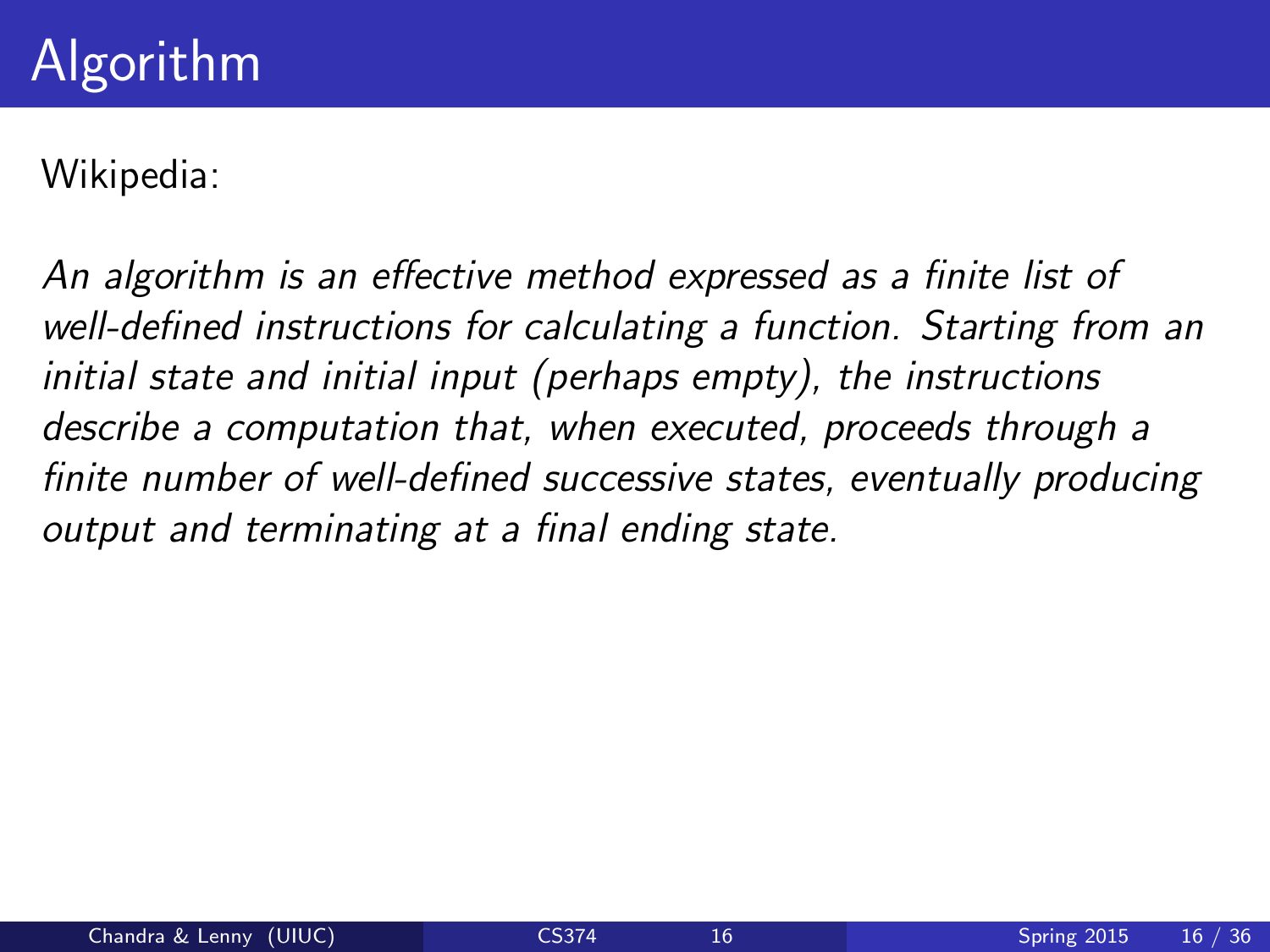Wikipedia continued:

The concept of algorithm has existed for centuries, however a partial formalization of what would become the modern algorithm began with attempts to solve the Entscheidungsproblem (the "decision problem") posed by David Hilbert in 1928. Subsequent formalizations were framed as attempts to define "effective calculability" or "effective method"; those formalizations included the Gödel-Herbrand-Kleene recursive functions of 1930, 1934 and 1935, Alonzo Church's lambda calculus of 1936, Emil Post's "Formulation 1" of 1936, and Alan Turing's Turing machines of 1936-37 and 1939. Giving a formal definition of algorithms, corresponding to the intuitive notion, remains a challenging problem.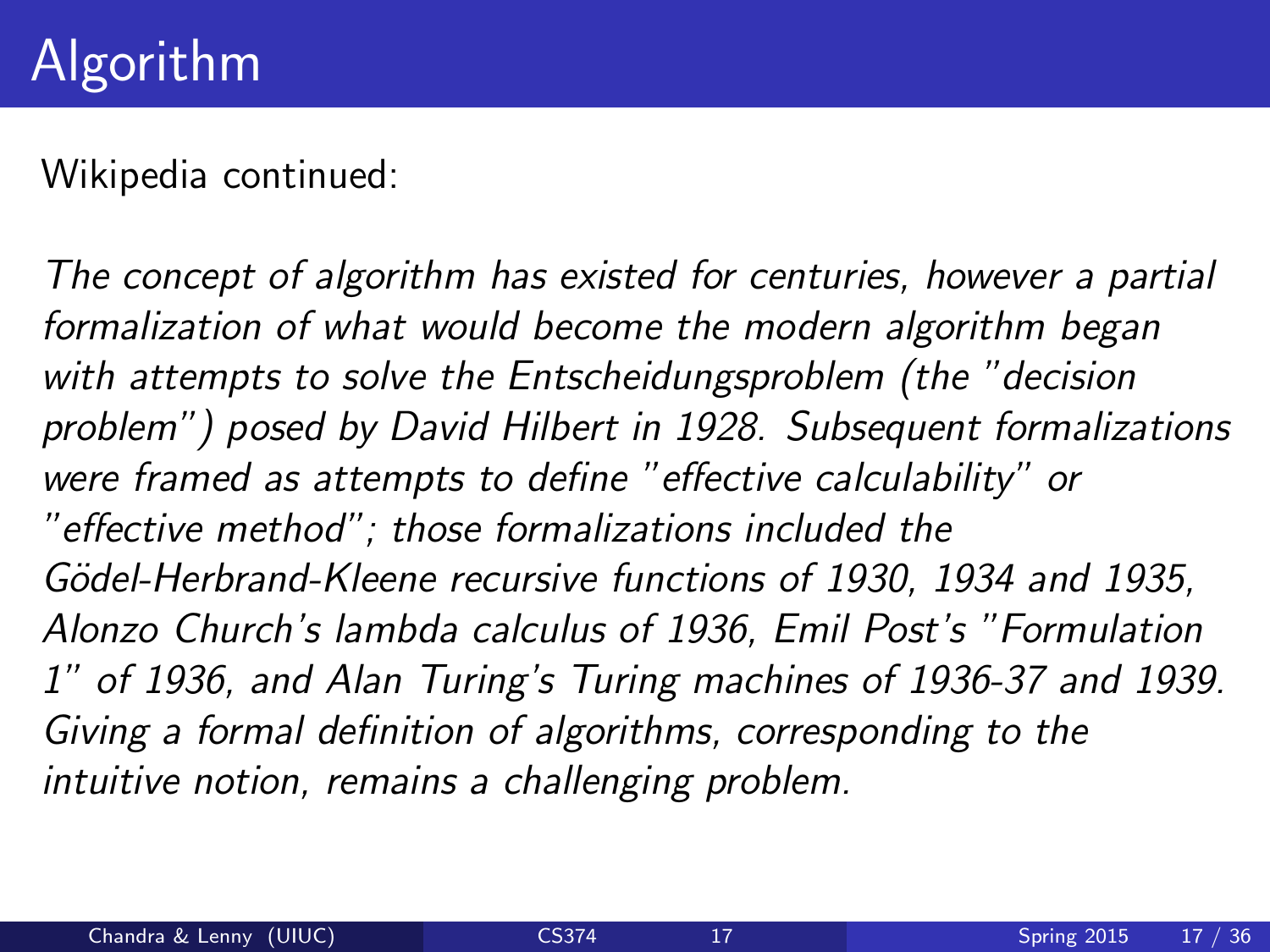### Algorithm

Key points:

- **1** Algorithm solves a specific problem.
- 2 Steps/instructions of an algorithm are simple/primitive and can be executed "mechanically"
- **3** Algorithm has a finite description; same description for all instances of the problem
- 4 Algorithm implicitly may have state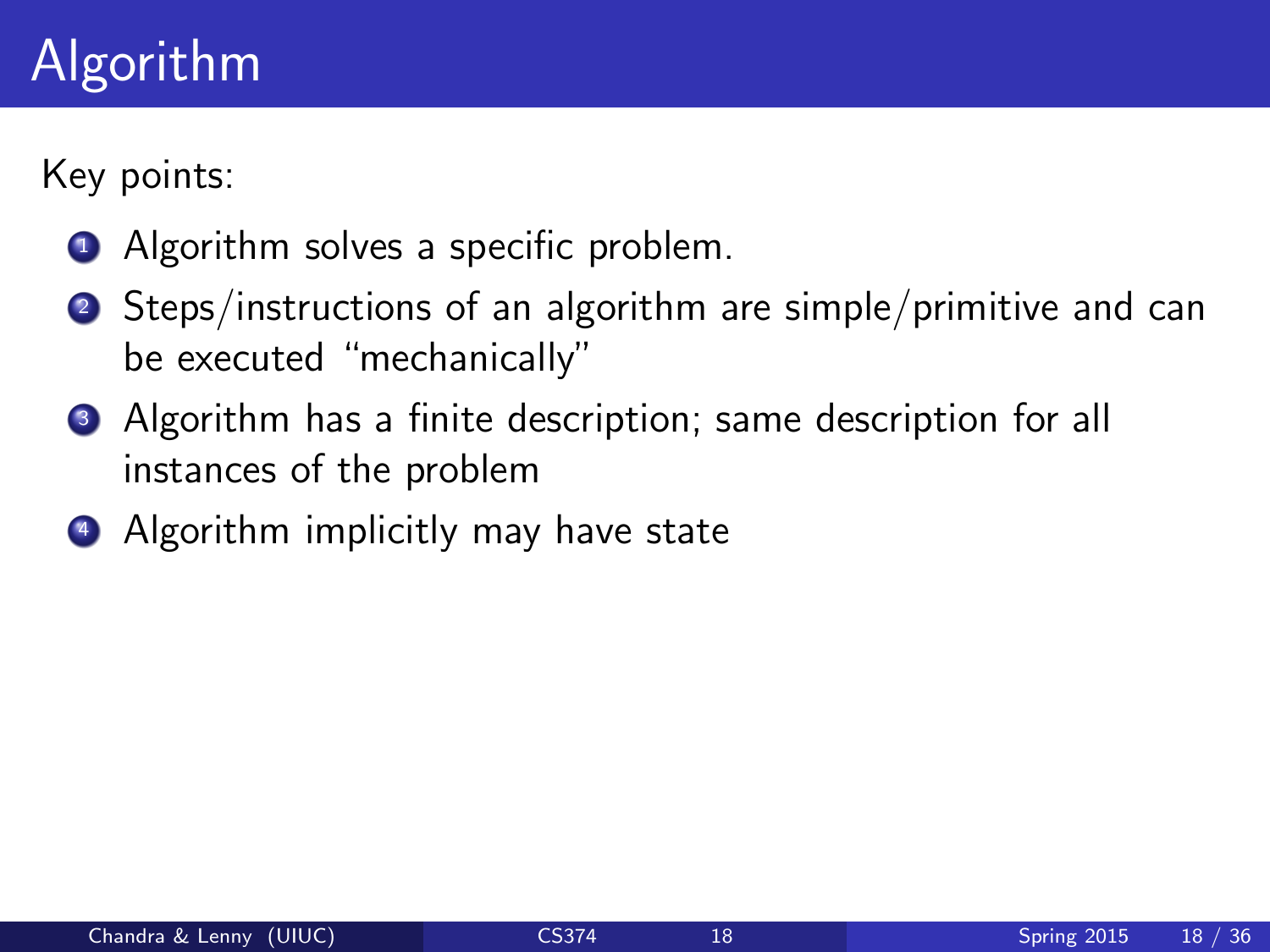### Algorithms and Computing

- **1** Algorithm solves a specific problem.
- <sup>2</sup> Steps/instructions of an algorithm are simple/primitive and can be executed "mechanically"
- <sup>3</sup> Algorithm has a finite description; same description for all instances of the problem
- <sup>4</sup> Algorithm implicitly may have state
- A computer is a device that
	- **1** "implements" the primitive instructions
	- <sup>2</sup> allows for an "automated" implementation of the entire algorithm by keeping track of state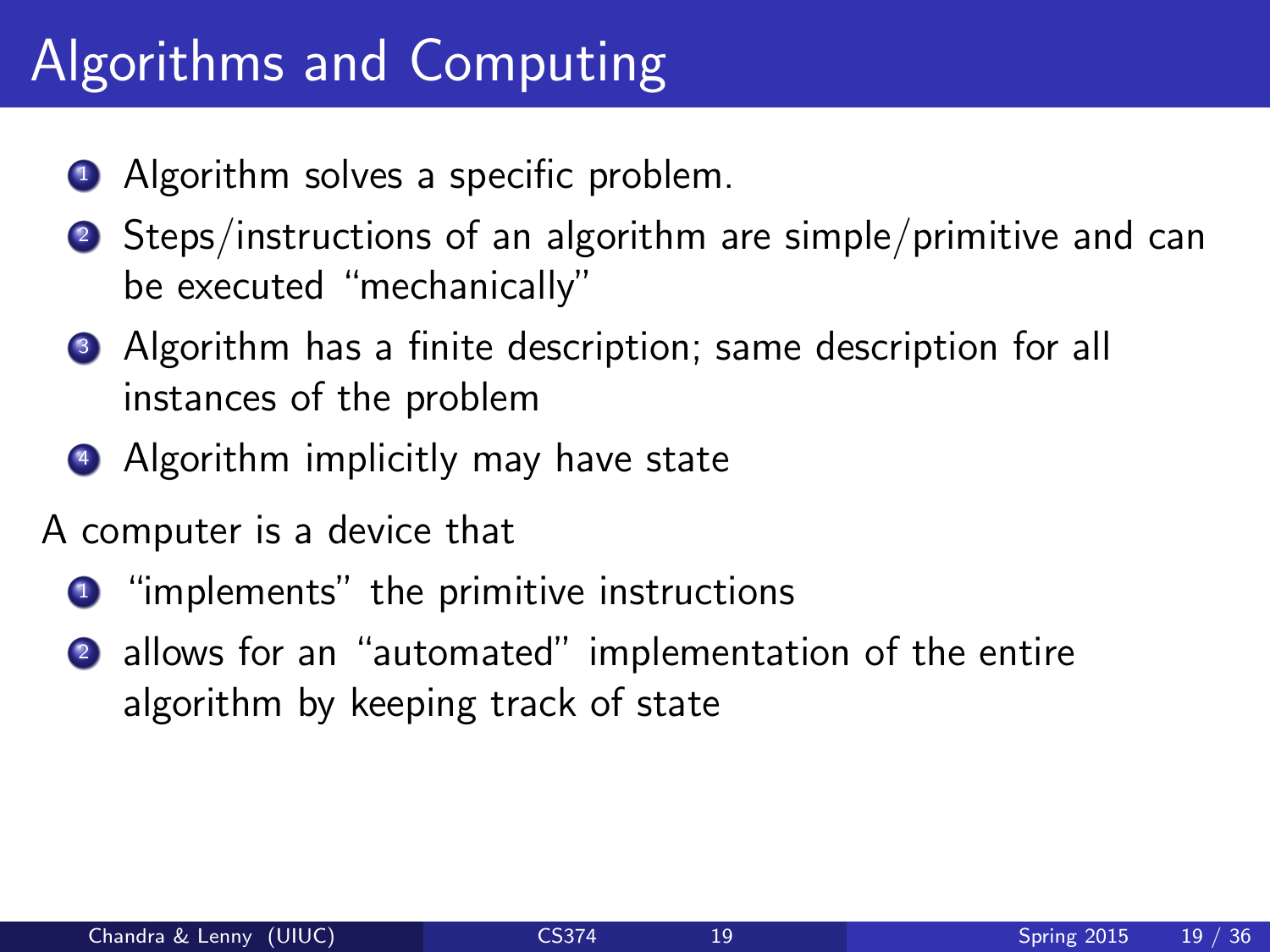### Algorithms and Computing

- **1** Algorithm solves a specific problem.
- <sup>2</sup> Steps/instructions of an algorithm are simple/primitive and can be executed "mechanically"
- <sup>3</sup> Algorithm has a finite description; same description for all instances of the problem
- <sup>4</sup> Algorithm implicitly may have state
- A computer is a device that
	- **1** "implements" the primitive instructions
	- <sup>2</sup> allows for an "automated" implementation of the entire algorithm by keeping track of state
- A human can be a computer! And they were in WW II!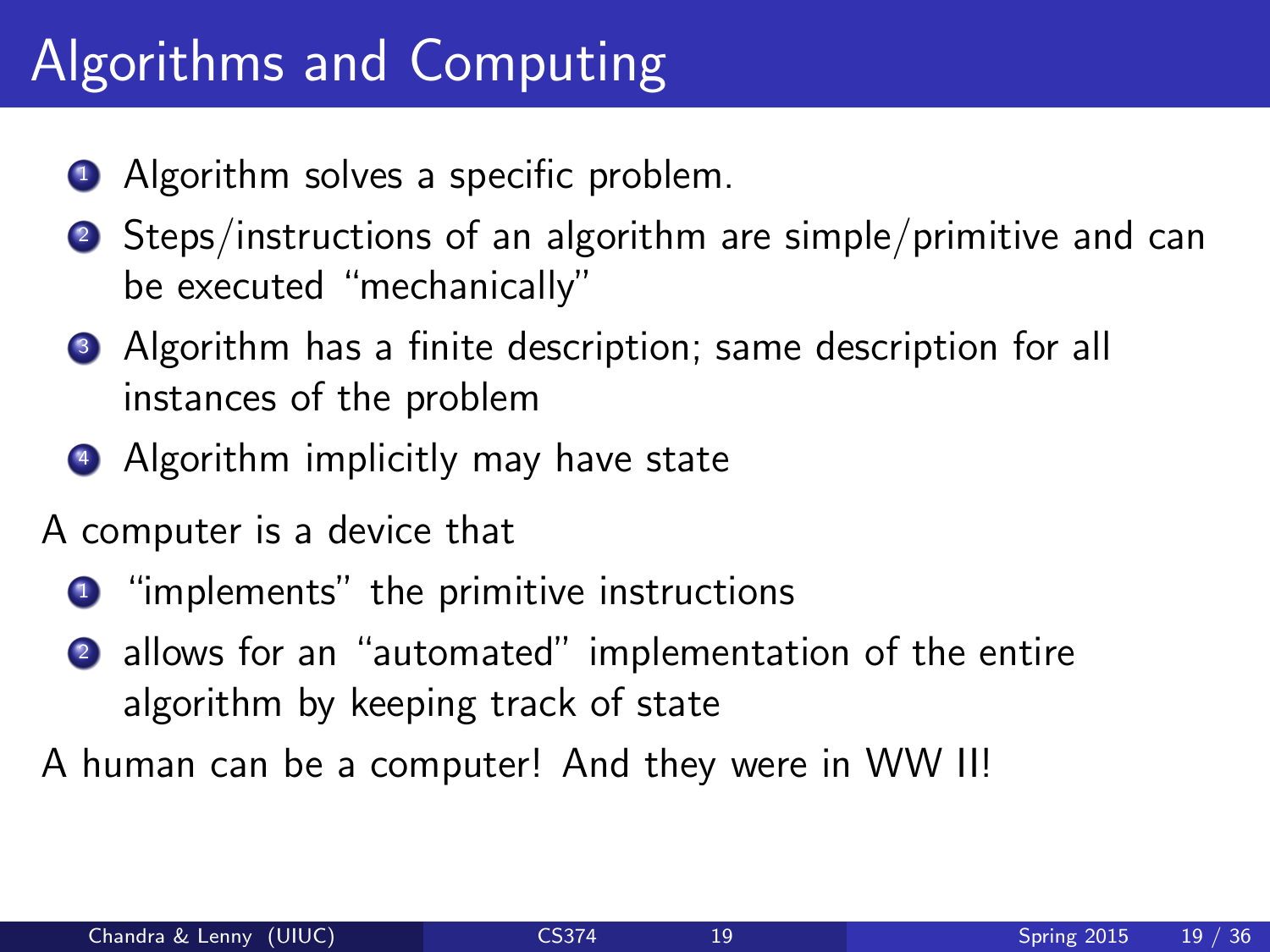#### Historical motivation for computing

- **1** Fast (and automated) numerical calculations
- 2 Automating mathematical theorem proving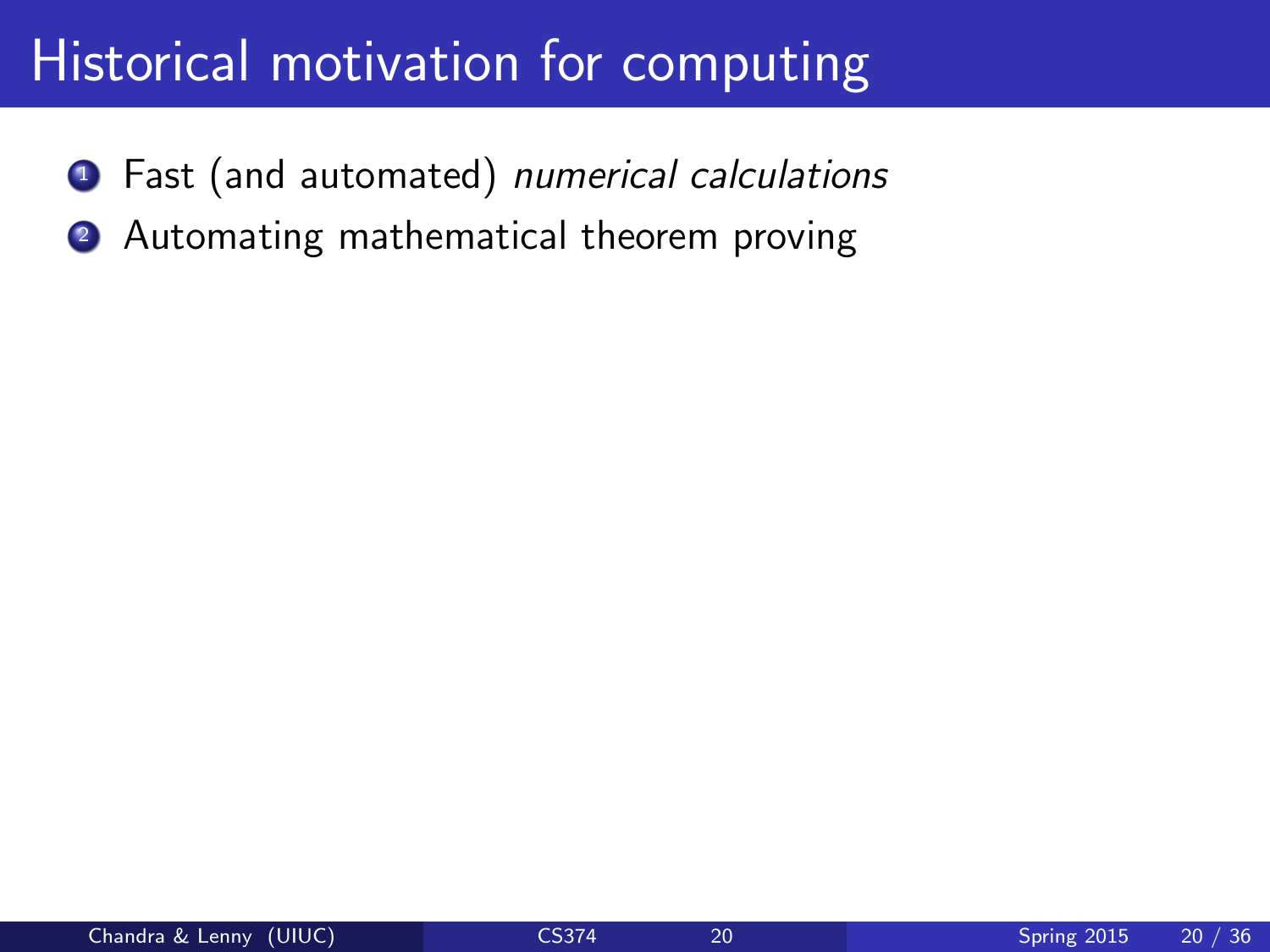#### Models of Computation vs Computers

- <sup>1</sup> Model of Computation: an "idealized mathematical construct" that describes the primitive instructions and other details
- 2 Computer: an actual "physical device" that implements a very specific model of computation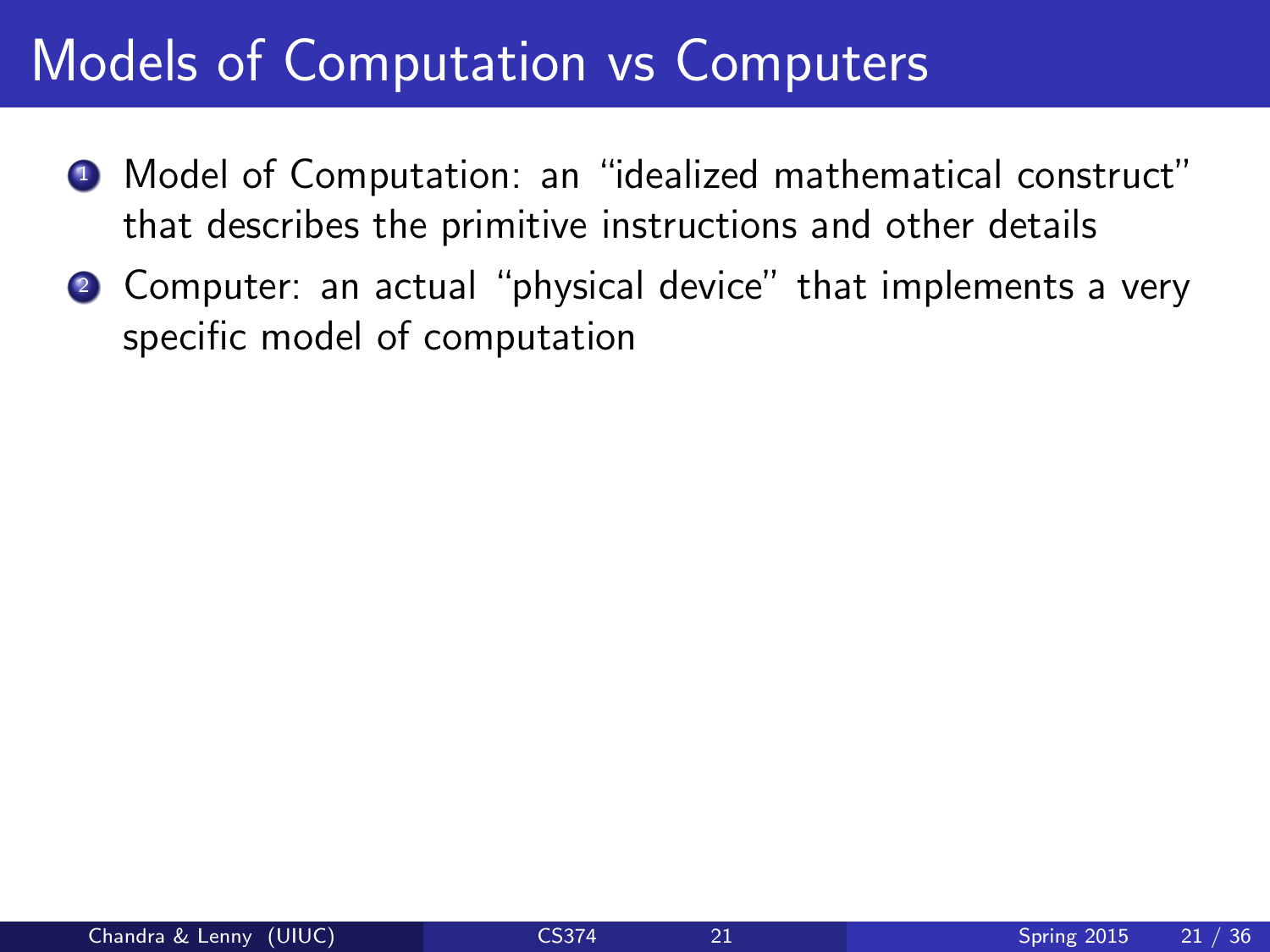#### Models of Computation vs Computers

- <sup>1</sup> Model of Computation: an "idealized mathematical construct" that describes the primitive instructions and other details
- <sup>2</sup> Computer: an actual "physical device" that implements a very specific model of computation

Models and devices:

- **1** Algorithms: usually at a high level in a model
- 2 Device construction: usually at a low level
- **3** Intermediaries: compilers
- <sup>4</sup> How precise? Depends on the problem!
- **Physics helps implement a model of computer**
- **•** Physics also inspires models of computation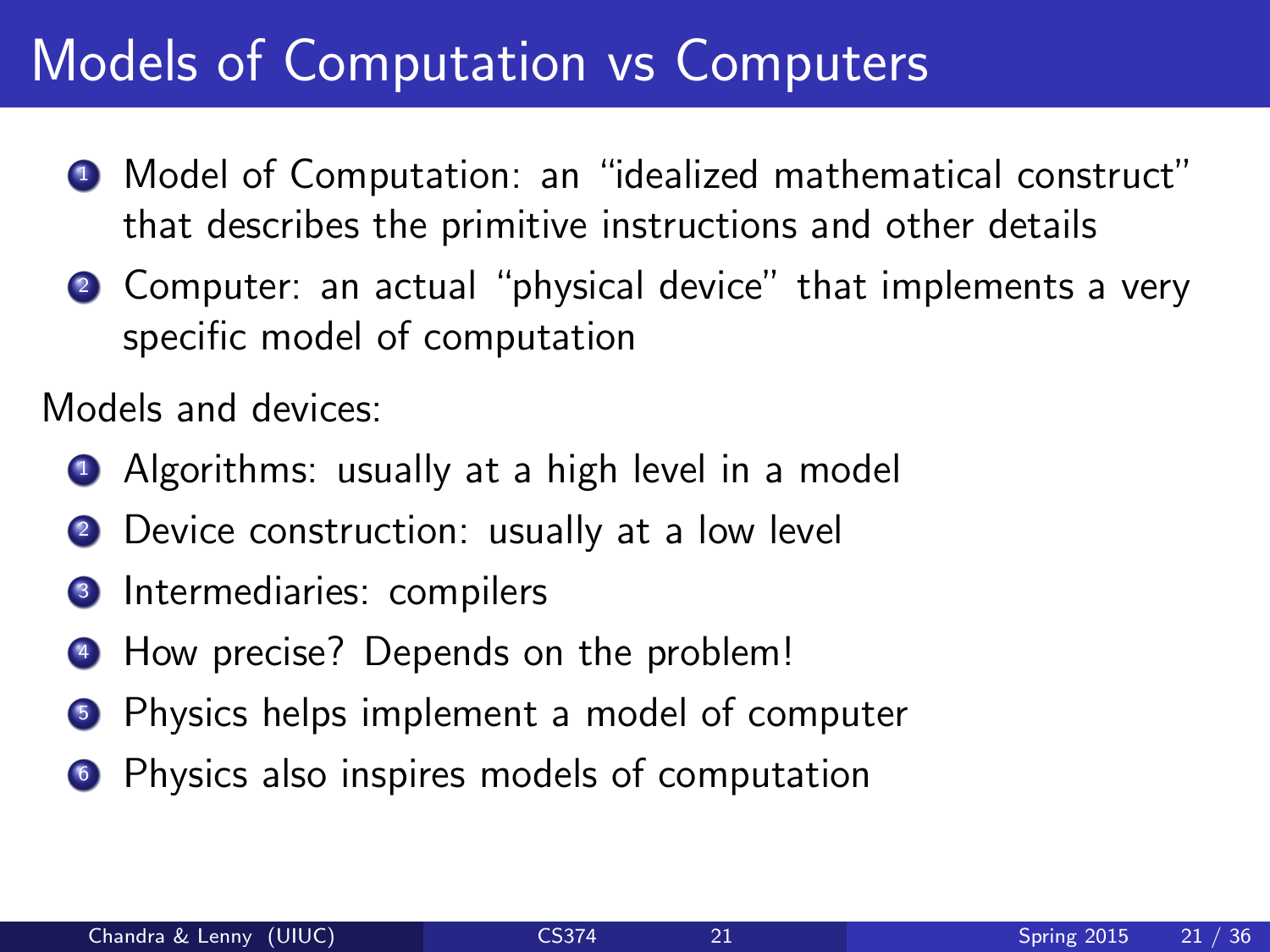### Adding Numbers

Problem Given two **n**-digit numbers **x** and **y**, compute their sum.

| <b>Basic addition</b> |         |  |
|-----------------------|---------|--|
|                       | 3141    |  |
|                       | $+7798$ |  |
|                       | 10939   |  |
|                       |         |  |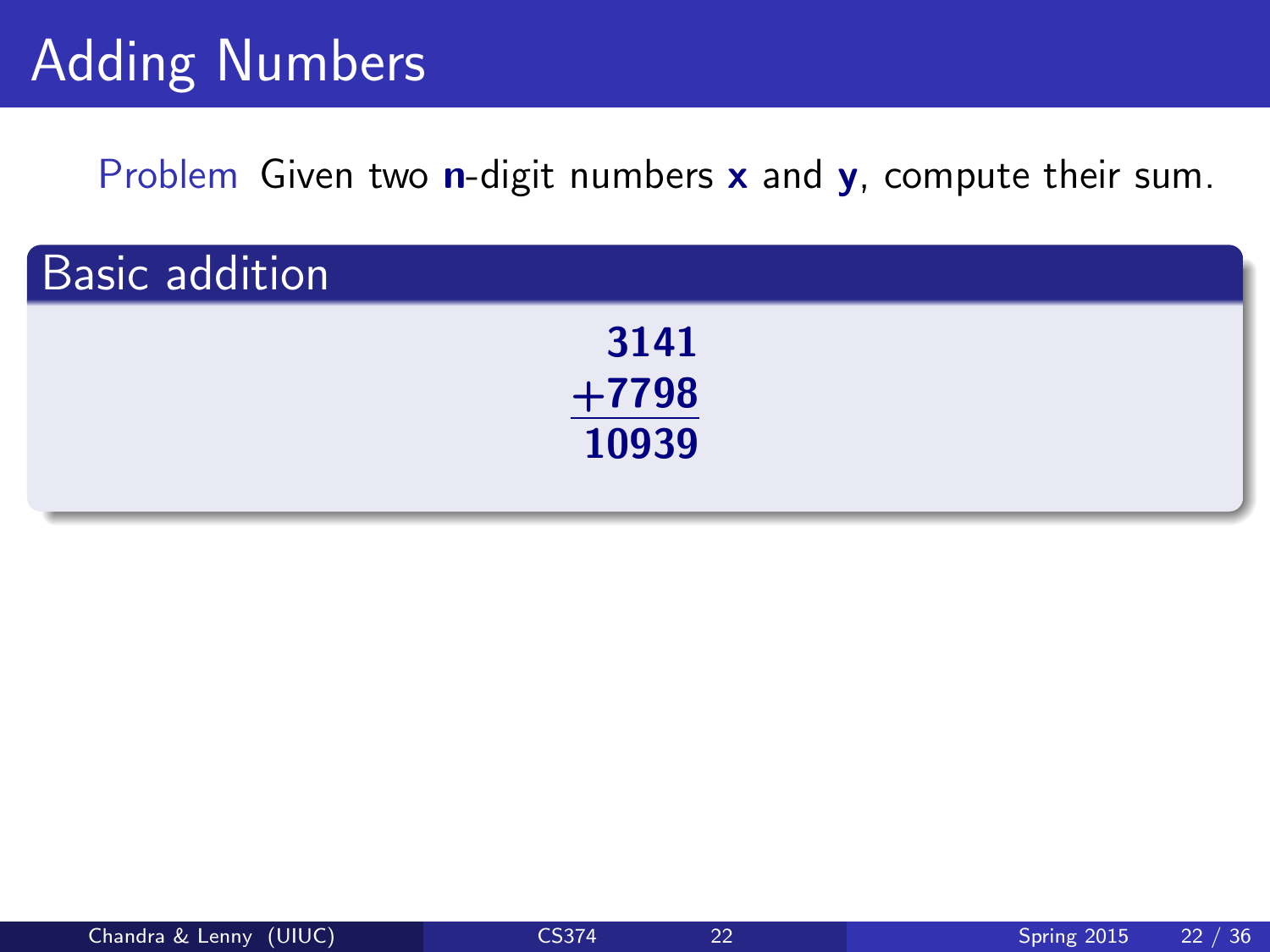### Adding Numbers

```
c = 0for i = 1 to n do
   z = x_i + y_iz = z + cIf (z > 10)c = 1z = z - 10 (equivalently the last digit of z)
    Else c = 0print z
End For
If (c == 1) print c
```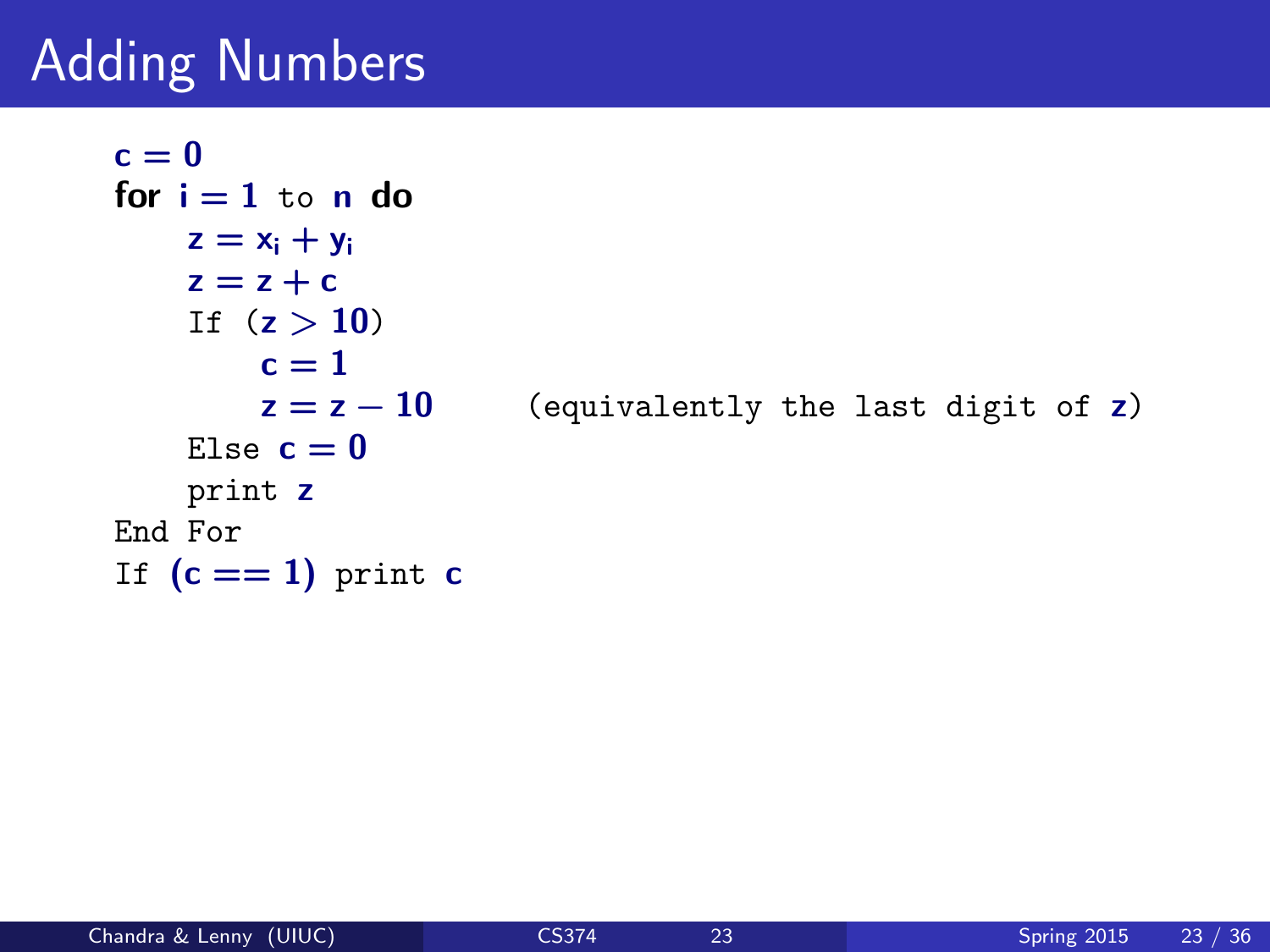### Adding Numbers

```
c = 0for i = 1 to n do
    z = x_i + y_iz = z + cIf (z > 10)c = 1z = z - 10 (equivalently the last digit of z)
    Else c = 0print z
End For
If (c == 1) print c
```
- **1** Primitive instruction is addition of two digits
- **2** Algorithm requires  $O(n)$  primitive instructions
- <sup>3</sup> Many details for actual implementation on a device
	- **1** How is input represented? How does device take input?
	- **2** How do we implement loops? Does devise have scratch space?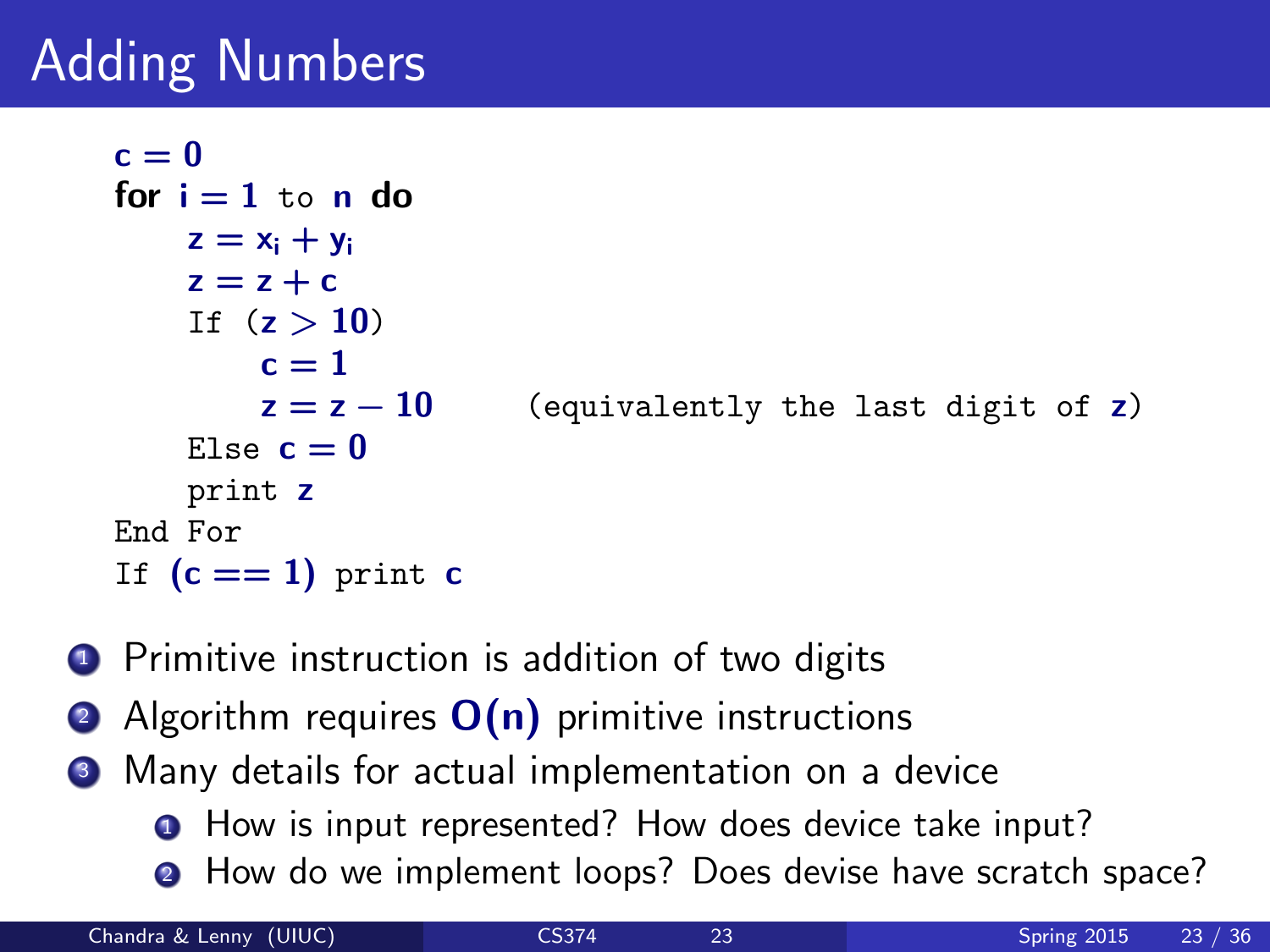Problem Given two **n**-digit numbers  $x$  and  $y$ , compute their product.

#### Grade School Multiplication

Compute "partial product" by multiplying each digit of  $y$  with  $x$  and adding the partial products.

| 3141          |  |  |  |  |
|---------------|--|--|--|--|
| $\times$ 2718 |  |  |  |  |
| 25128         |  |  |  |  |
| 3141          |  |  |  |  |
| 21987         |  |  |  |  |
| 6282          |  |  |  |  |
| 8537238       |  |  |  |  |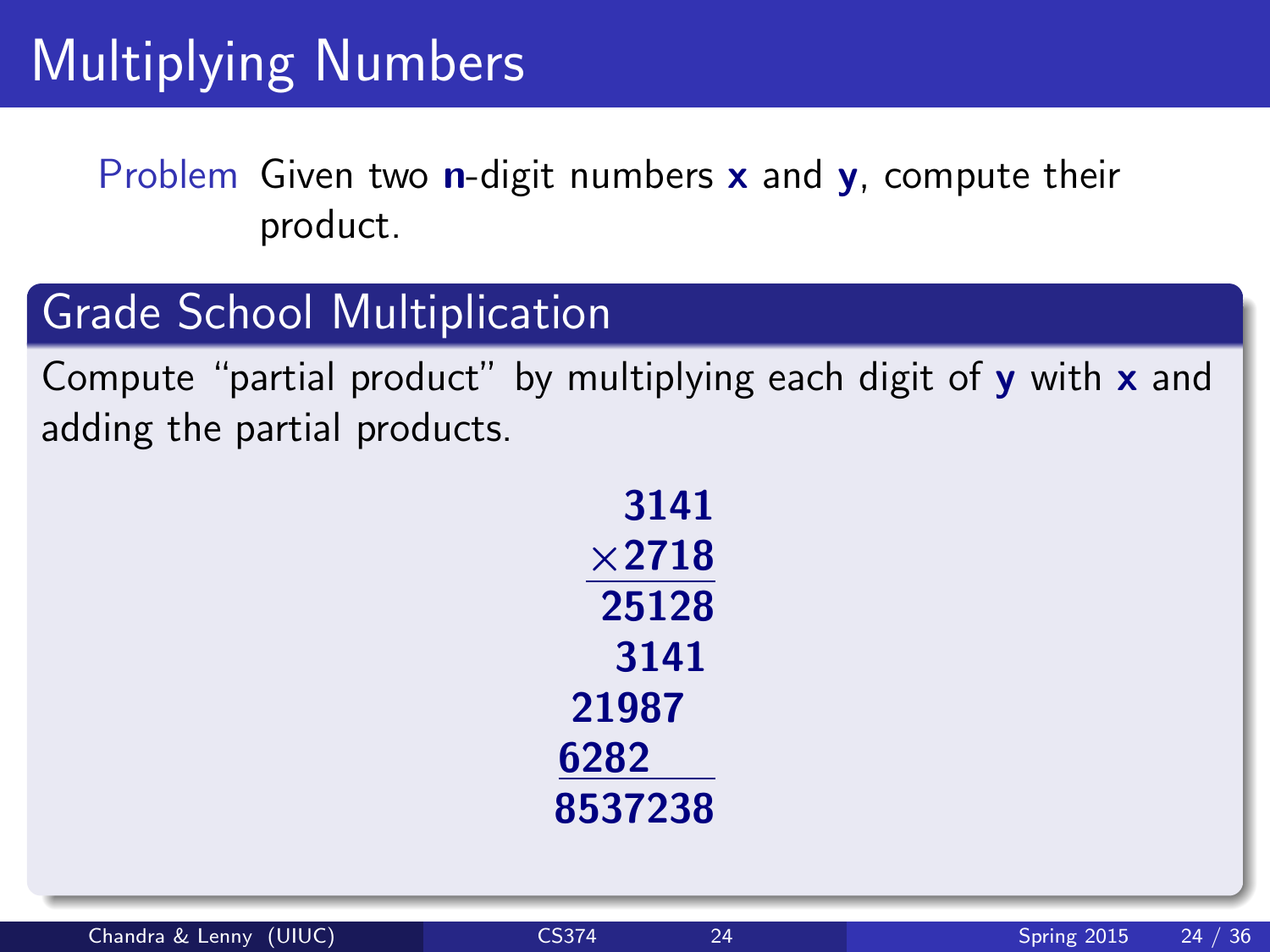#### Time analysis of grade school multiplication

- $\bullet$  Each partial product:  $\Theta(n)$  time
- 2 Number of partial products:  $\leq n$
- Adding partial products: **n** additions each  $\Theta(n)$  (Why?)
- $\overline{4}$  Total time:  $\Theta(n^2)$
- **5** Is there a faster way?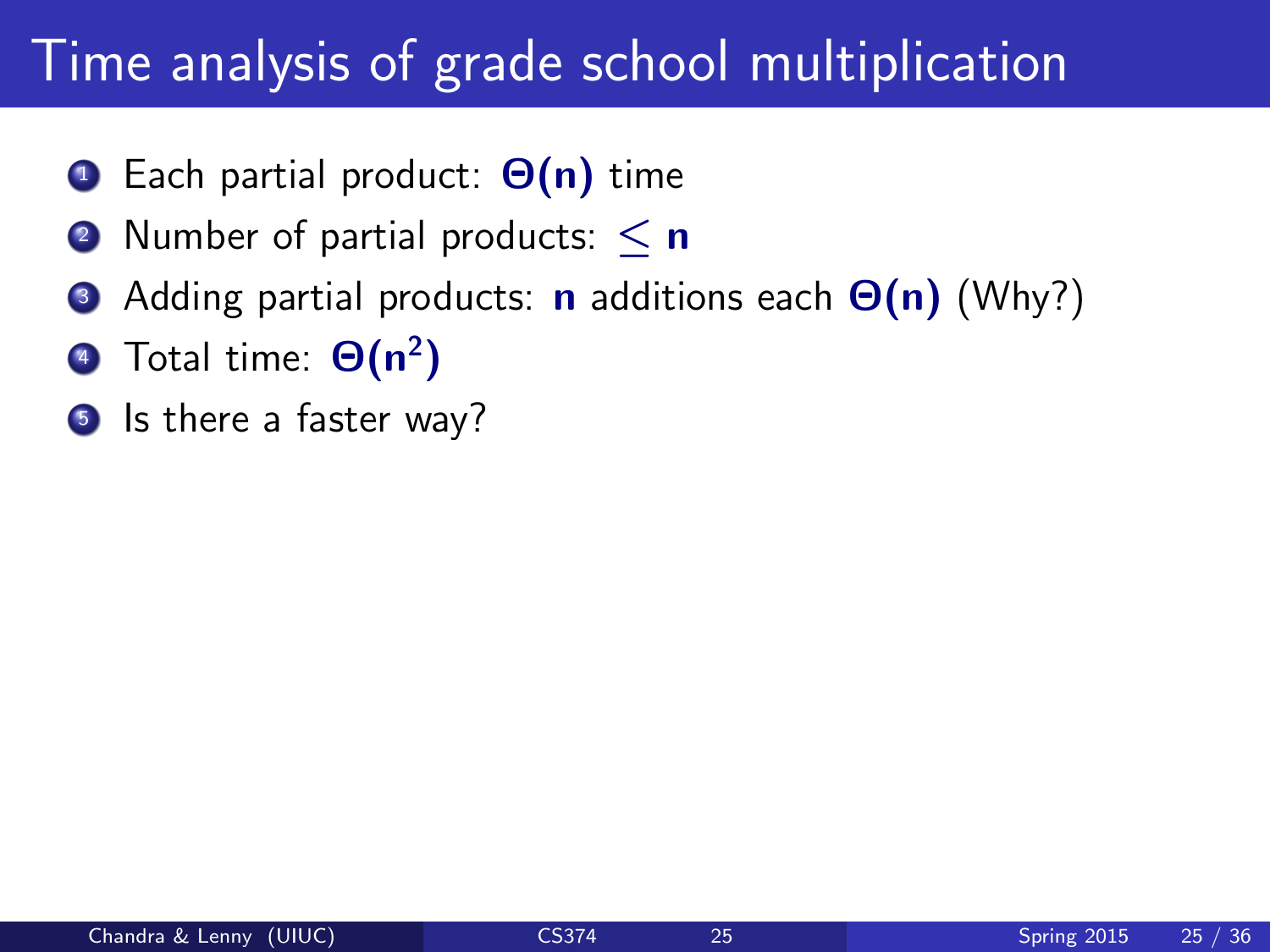Best known algorithm:  $O(n \log n \cdot 2^{O(\log^* n)})$  time [Furer 2008]

Previous best time:  $O(n \log n \log \log n)$  [Schonhage-Strassen 1971]

**Conjecture:** there exists an  $O(n \log n)$  time algorithm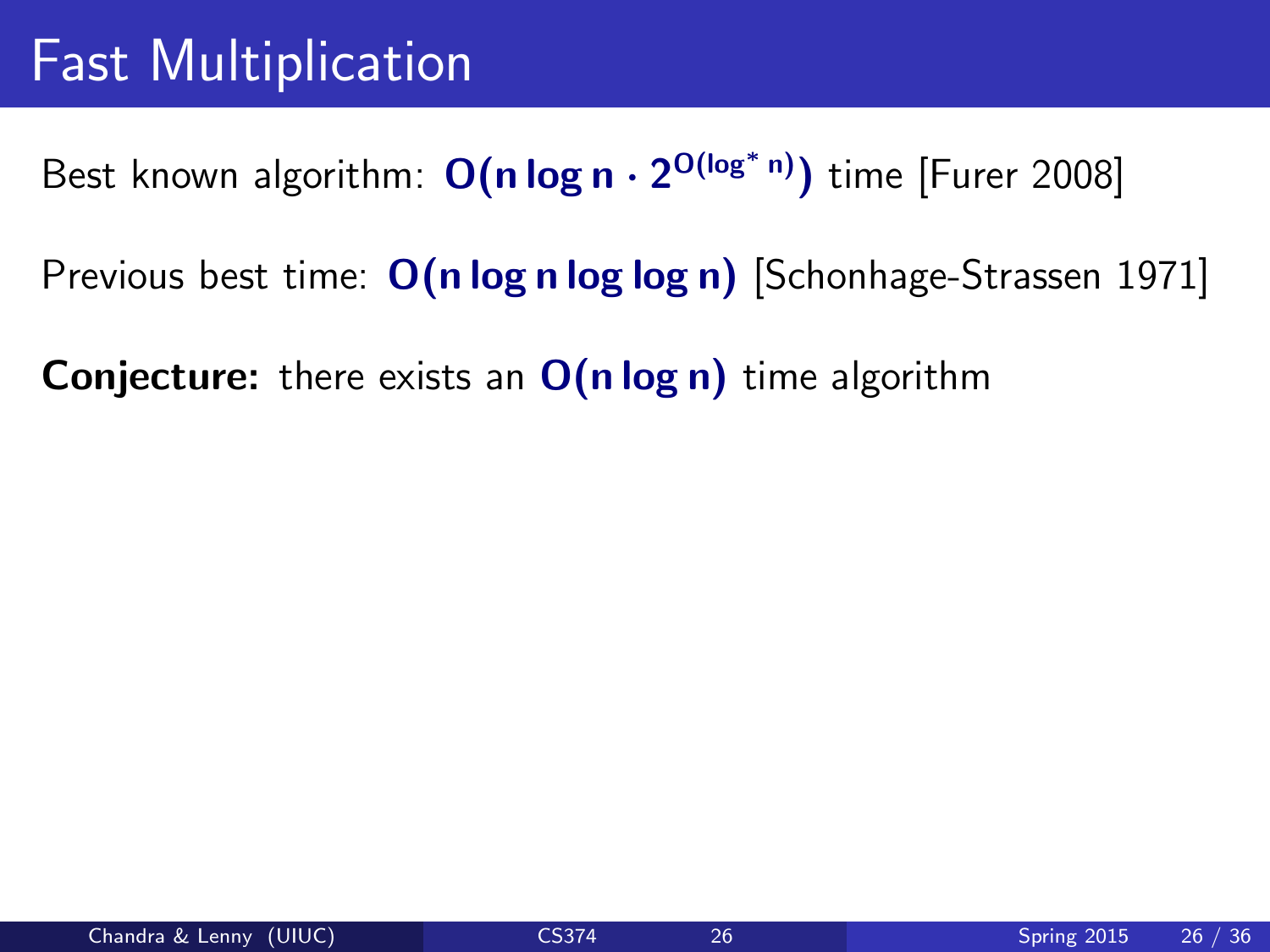Best known algorithm:  $O(n \log n \cdot 2^{O(\log^* n)})$  time [Furer 2008]

Previous best time:  $O(n \log n \log \log n)$  Schonhage-Strassen 1971]

**Conjecture:** there exists an  $O(n \log n)$  time algorithm

We don't fully understand multiplication! Computation and algorithm design is non-trivial!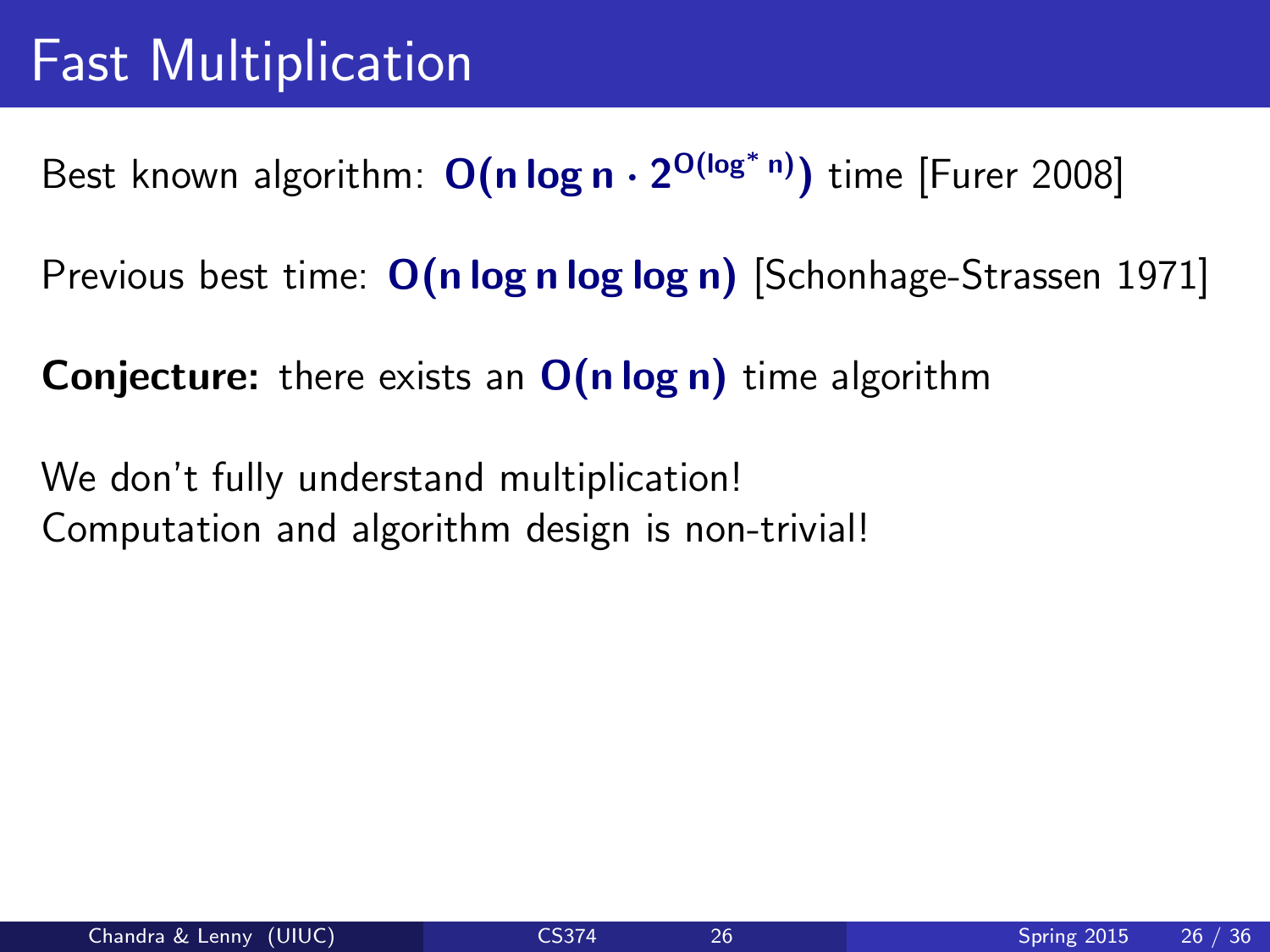#### Shortest Paths

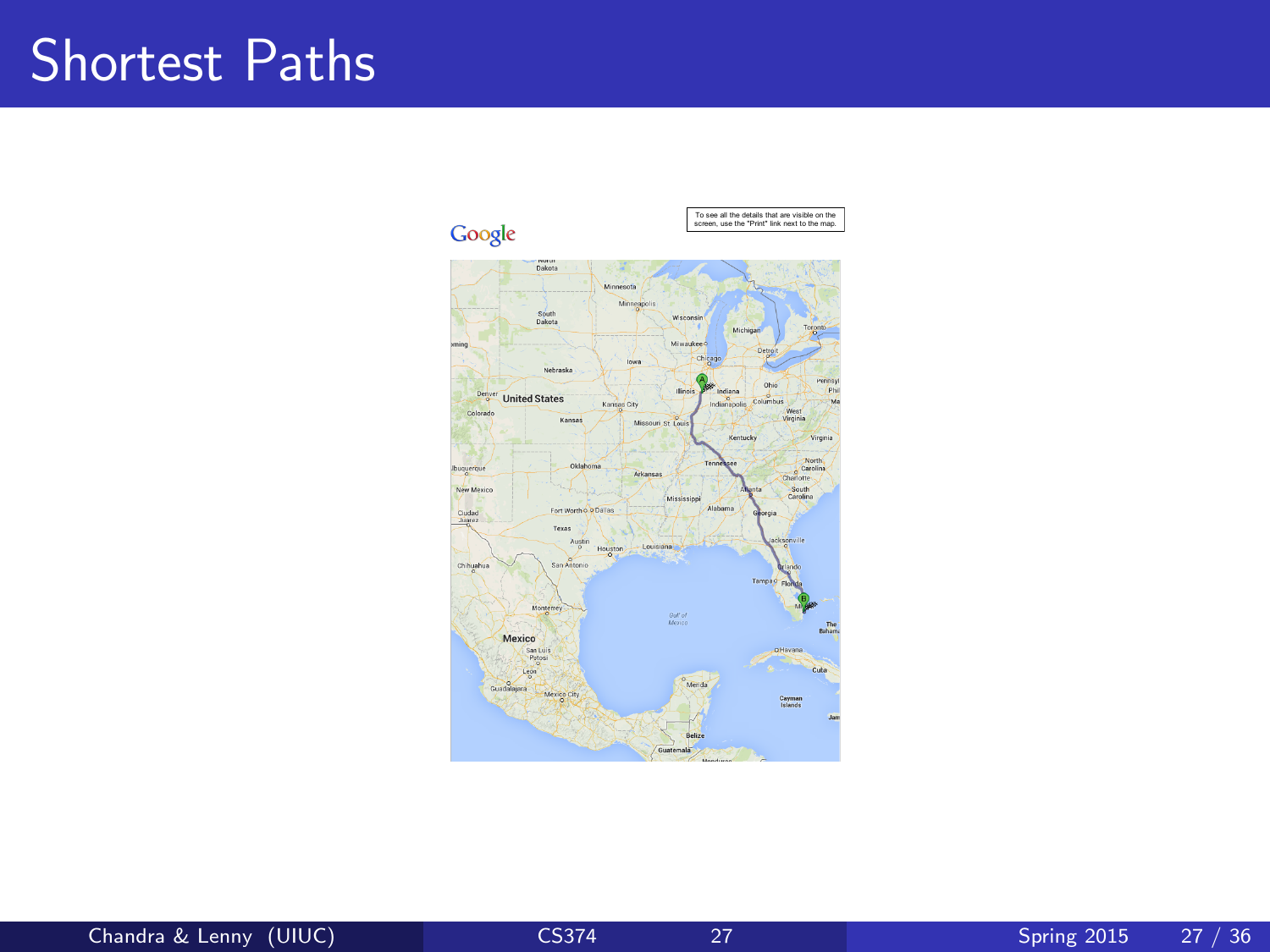#### Shortest Path Problem

- **1** Input: A (undirected or directed) graph  $G = (V, E)$  with non-negative edge lengths. For edge  $e = (u, v)$ ,  $\ell(e) = \ell(u, v)$ is its length.
- **2 n** number of nodes and **m** number of edges
- **3** Given nodes **s**, **t** find shortest path from **s** to **t**.

Non-obvioius but efficient algorithm: Dijkstra's algorithm can be implemented in  $O(n \log n + m)$  time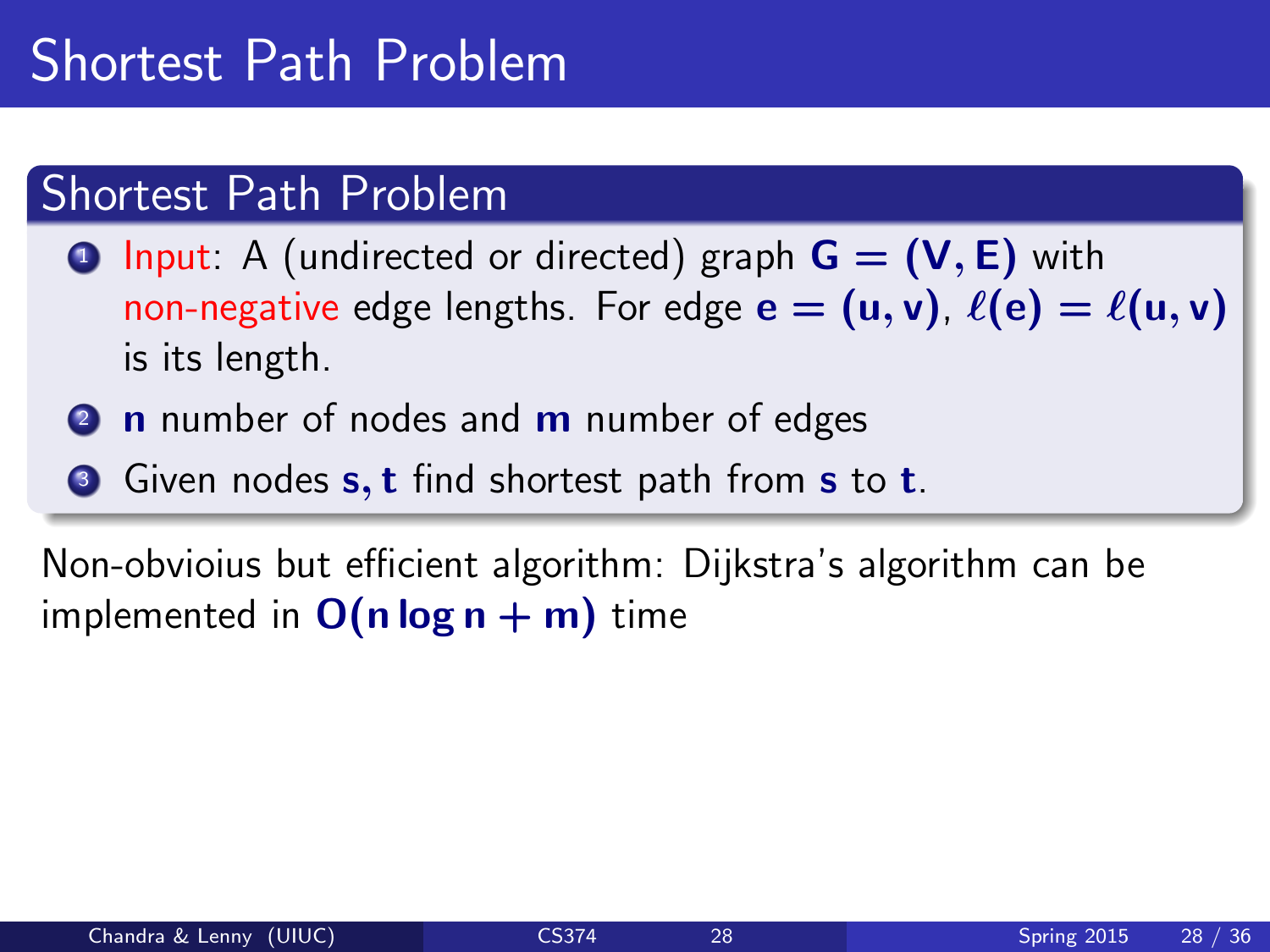#### Longest Path Problem

- **1** Input: A (undirected or directed) graph  $G = (V, E)$  with non-negative edge lengths. For edge  $e = (u, v)$ ,  $\ell(e) = \ell(u, v)$ is its length.
- **2** Given nodes **s**, **t** find *longest* path from **s** to **t**.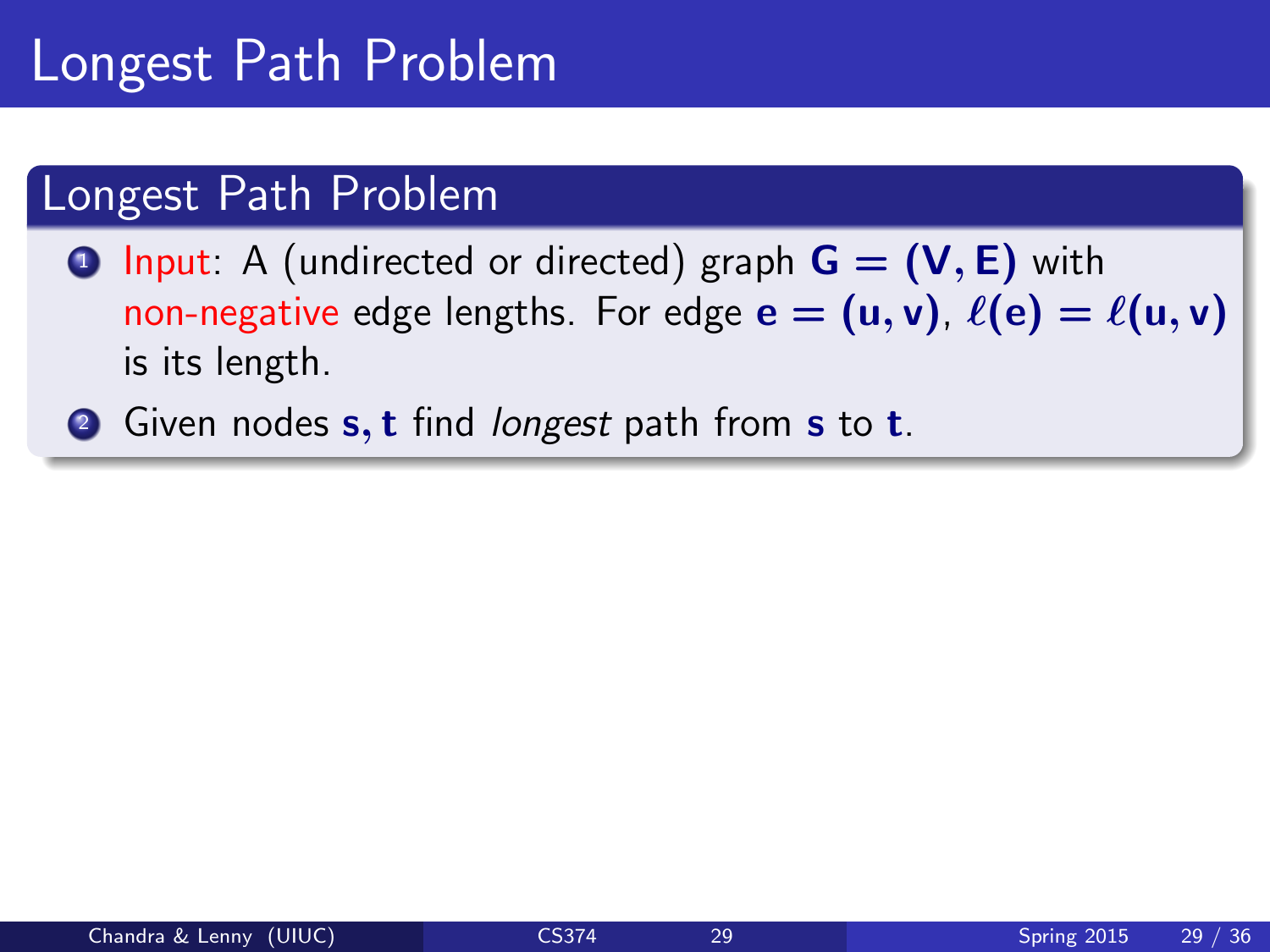#### Longest Path Problem

- **1** Input: A (undirected or directed) graph  $G = (V, E)$  with non-negative edge lengths. For edge  $e = (u, v)$ ,  $\ell(e) = \ell(u, v)$ is its length.
- **2** Given nodes **s**, **t** find *longest* path from **s** to **t**.

Nothing better than an  $O(2^n)$  time algorithm known! Essentially the same as the famous TSP problem.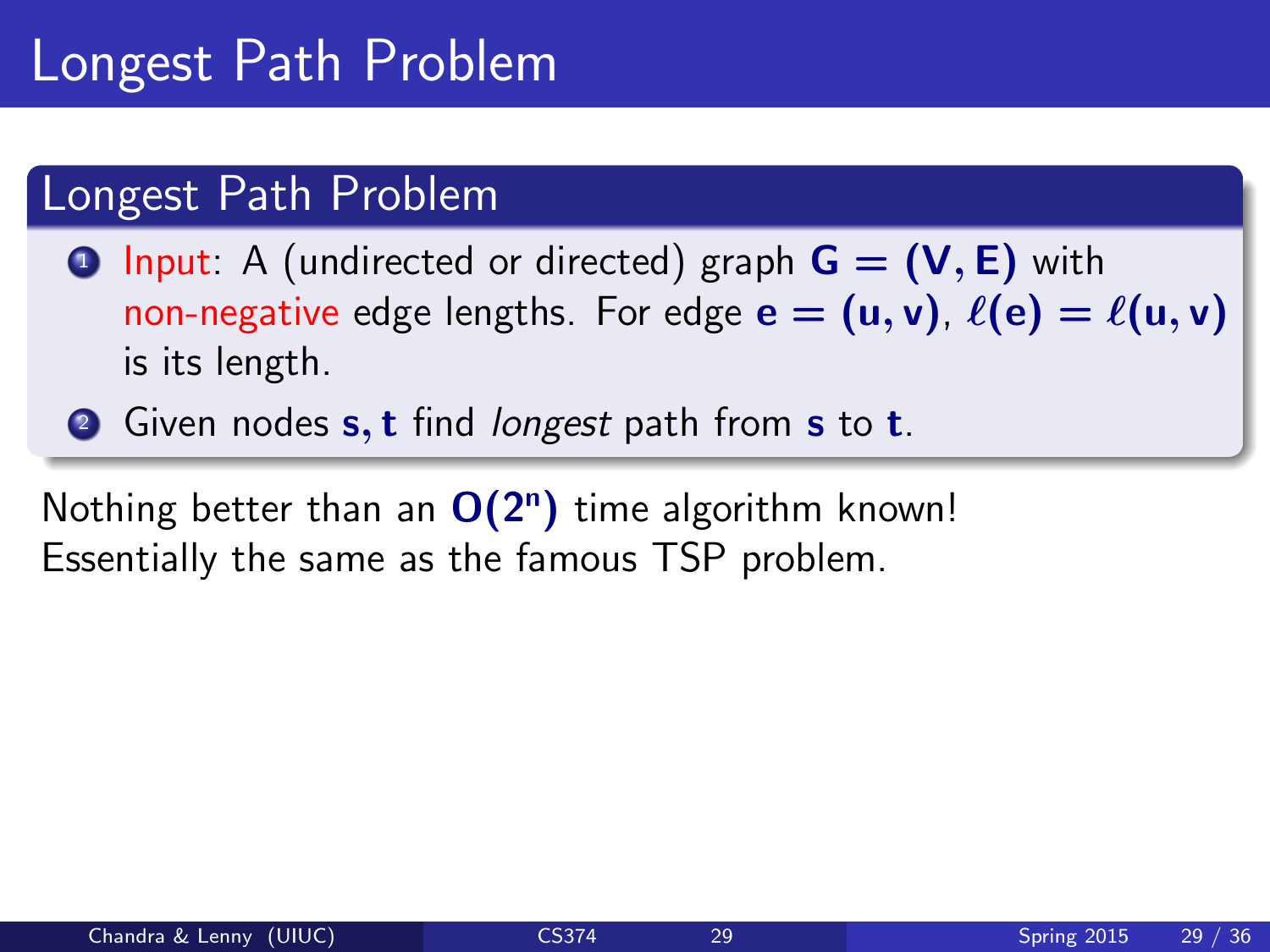

- **1** Circuit court ride through counties staying a few days in each town.
- 2 Lincoln was a lawyer traveling with the Eighth Judicial Circuit.
- **3** Picture: travel during 1850.
	- **1** Very close to optimal tour.
	- **2** Might have been optimal at the time..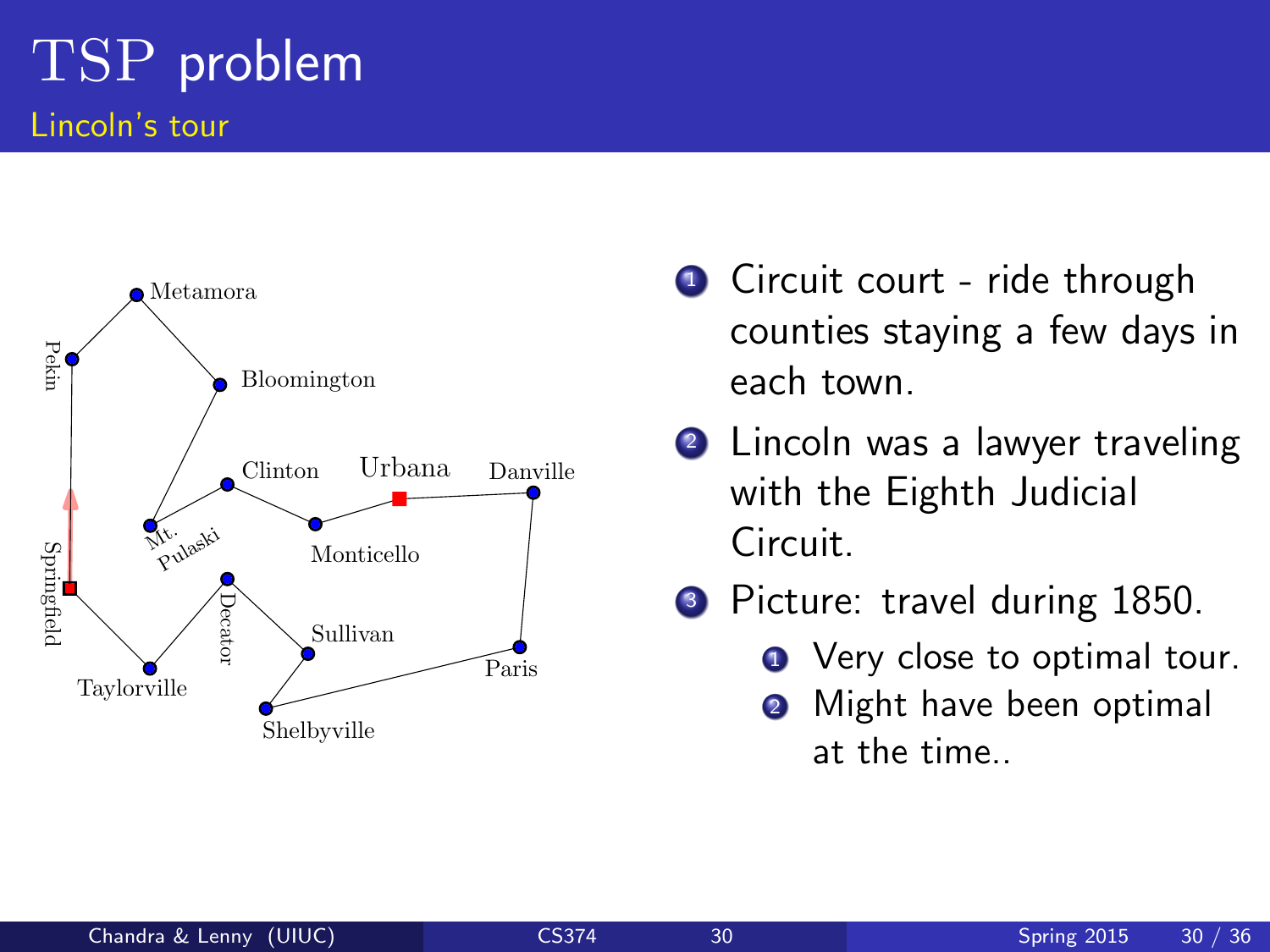#### Solving TSP by a Computer Is it hard?

- $\bullet$   $\bullet$  = number of cities.
- $2 \text{ n}^2$ : size of input.
- <sup>3</sup> Number of possible solutions is

 $n * (n-1) * (n-2) * ... * 2 * 1 = n!$ .

```
4 n! grows very quickly as n grows.
   n = 10: n! \approx 3628800n = 50: n! \approx 3 * 10^{64}n = 100: n! \approx 9 * 10^{157}
```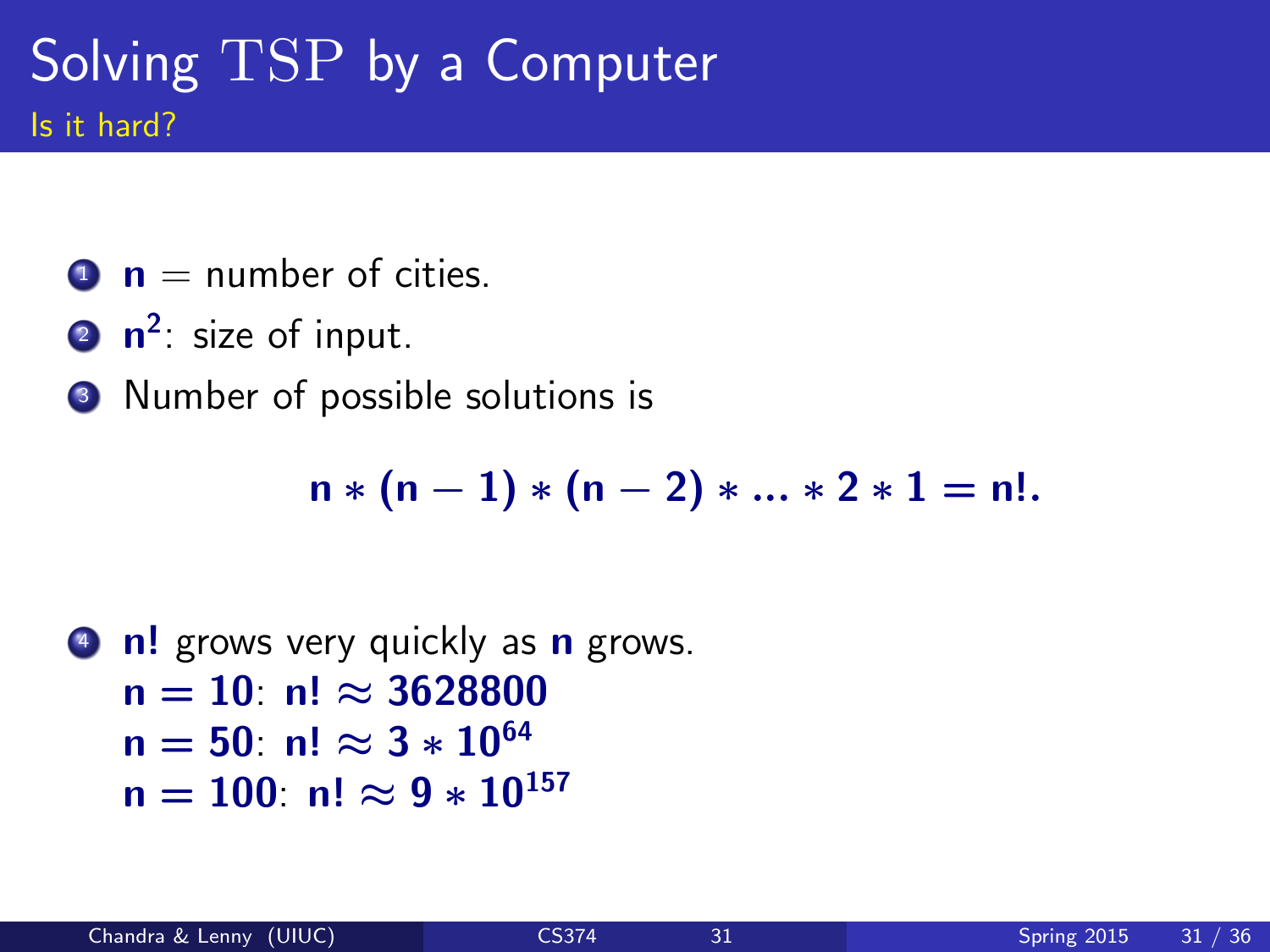<sup>1</sup> A good super computer can do (some what out dated)

#### $2.5 * 10^{15}$

operations a second.

**2** Assume: computer checks  $2.5 * 10^{15}$  solutions every second, then...

 $\bullet$  n = 20  $\implies$  2 hours.

- **2 n = 25**  $\implies$  **200 years.**
- **9**  $n = 37 \implies 2 * 10^{20}$  vears!!!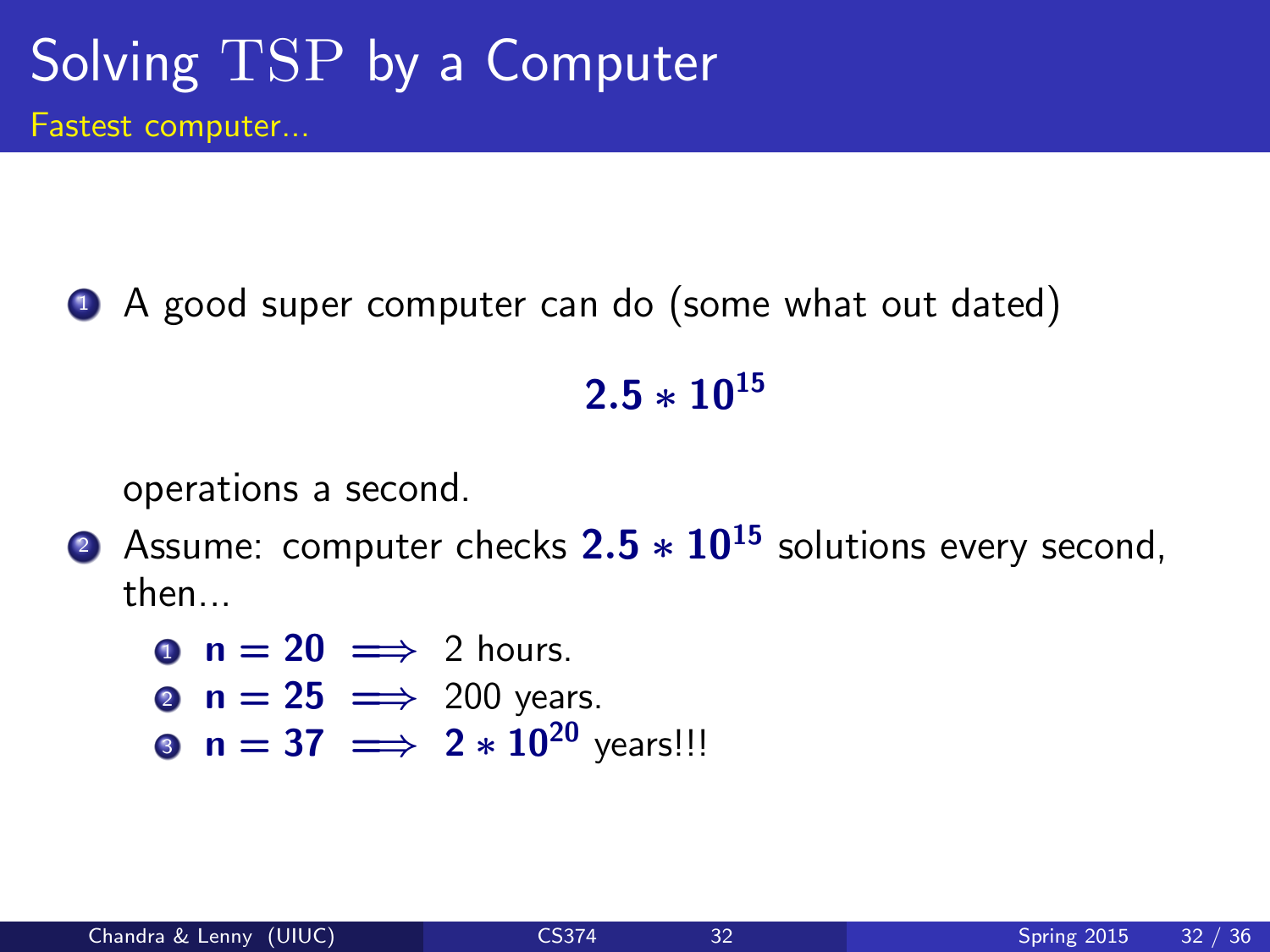## What is a good algorithm?

Running time...

| Input size      | $\overline{n^2}$ ops | $\overline{n^3}$ ops | $\overline{n}^4$ ops | $n!$ ops             |
|-----------------|----------------------|----------------------|----------------------|----------------------|
| 5               | $0$ secs             | $0$ secs             | $0$ secs             | $0$ secs             |
| 20              | $0$ secs             | $0$ secs             | $0$ secs             | 16 mins              |
| 30              | $0$ secs             | $0$ secs             | $0$ secs             | $3 \cdot 10^9$ years |
| 100             | $0$ secs             | $0$ secs             | $0$ secs             | never                |
| 8000            | $0$ secs             | $0$ secs             | 1 secs               | never                |
| 16000           | $0$ secs             | $0$ secs             | 26 secs              | never                |
| 32000           | $0$ secs             | $0$ secs             | 6 mins               | never                |
| 64000           | $0$ secs             | $0$ secs             | 111 mins             | never                |
| 200,000         | $0$ secs             | 3 secs               | 7 days               | never                |
| 2,000,000       | $0$ secs             | 53 mins              | 202.943 years        | never                |
| 10 <sup>8</sup> | 4 secs               | 12.6839 years        | $109$ years          | never                |
| 10 <sup>9</sup> | 6 mins               | 12683.9 years        | $10^{13}$<br>years   | never                |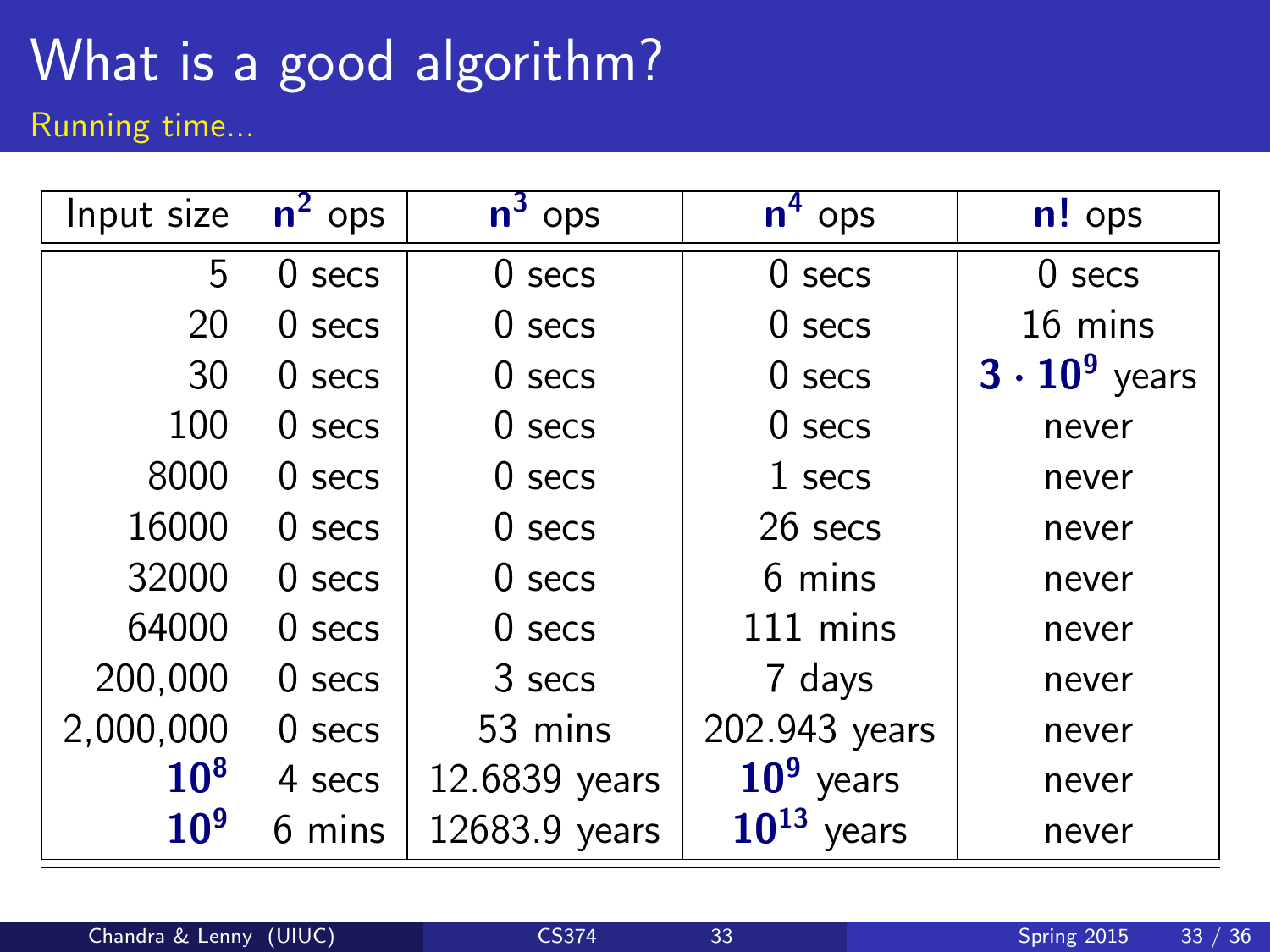#### What is a good algorithm? Running time...

ALL RIGHTS RESERVED http://www.cartoonbank.com



"No, Thursday's out. How about never-is never good for you?"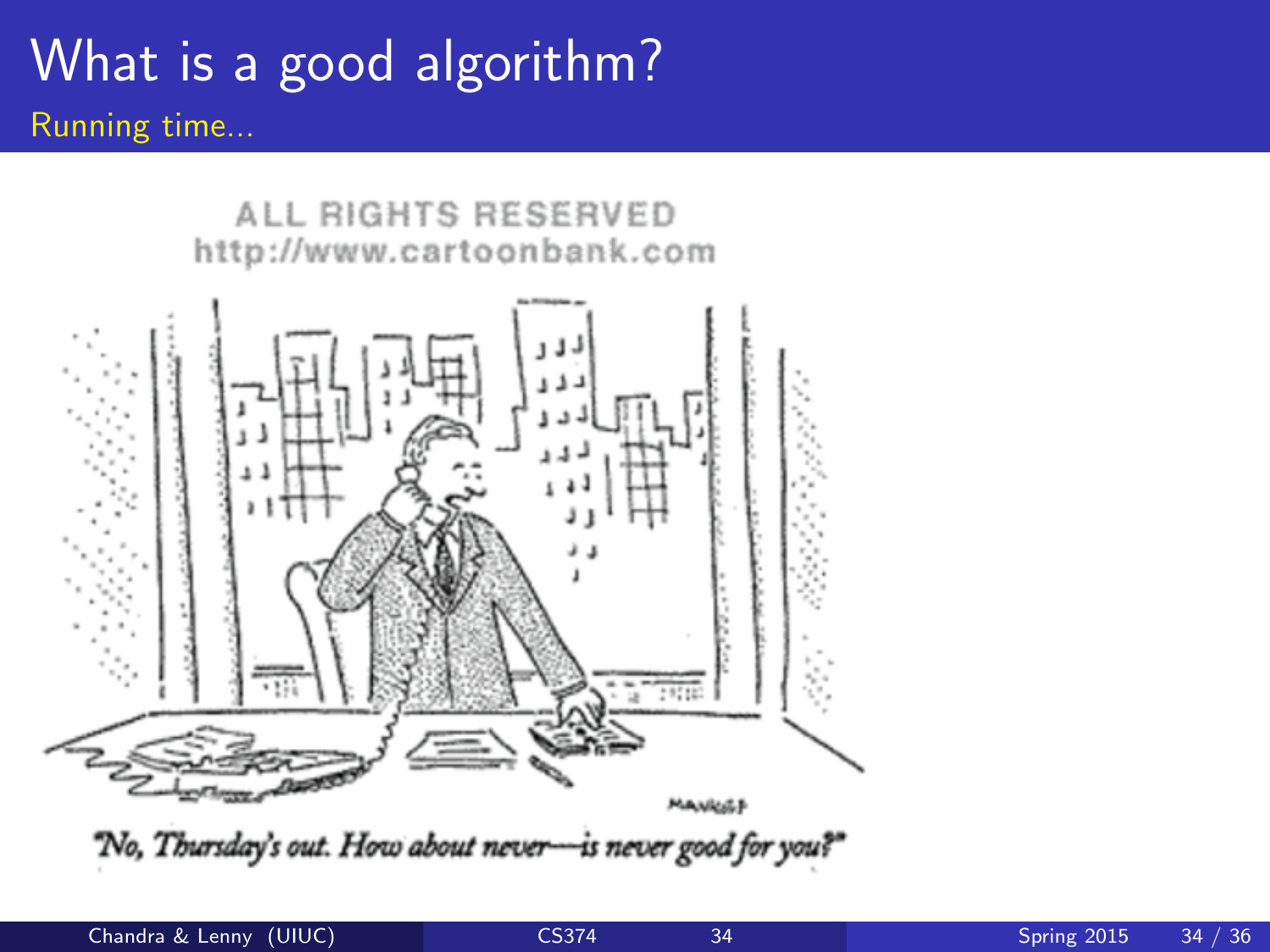#### Question:

What is an efficient algorithm?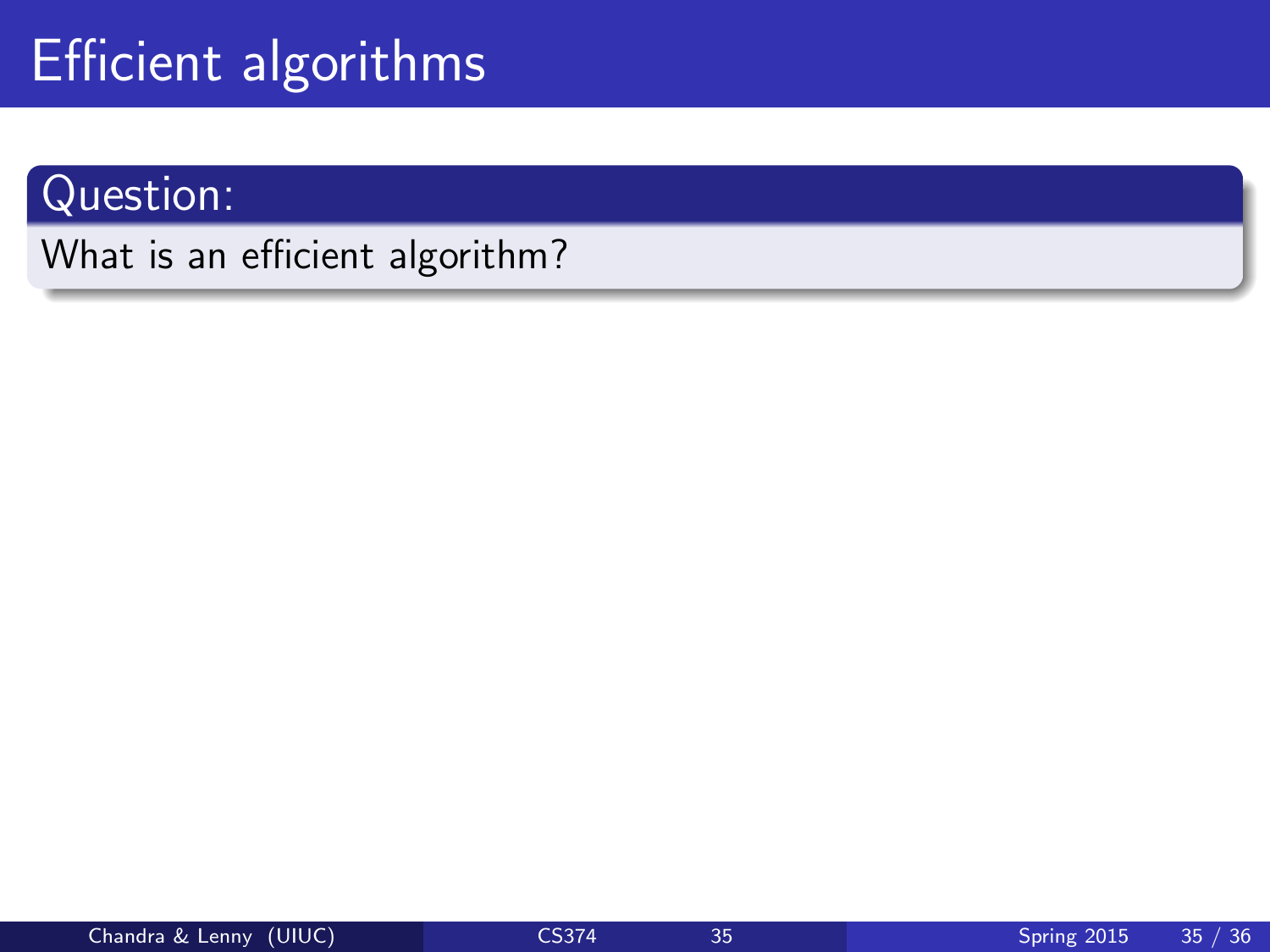#### Question:

What is an efficient algorithm?

In this class efficiency is broadly equated to *polynomial time*.  $\mathsf{O}(\mathsf{n}), \mathsf{O}(\mathsf{n} \log \mathsf{n}), \mathsf{O}(\mathsf{n}^2), \mathsf{O}(\mathsf{n}^3), \mathsf{O}(\mathsf{n}^{100}), \ldots$  where  $\mathsf{n}$  is size of the input.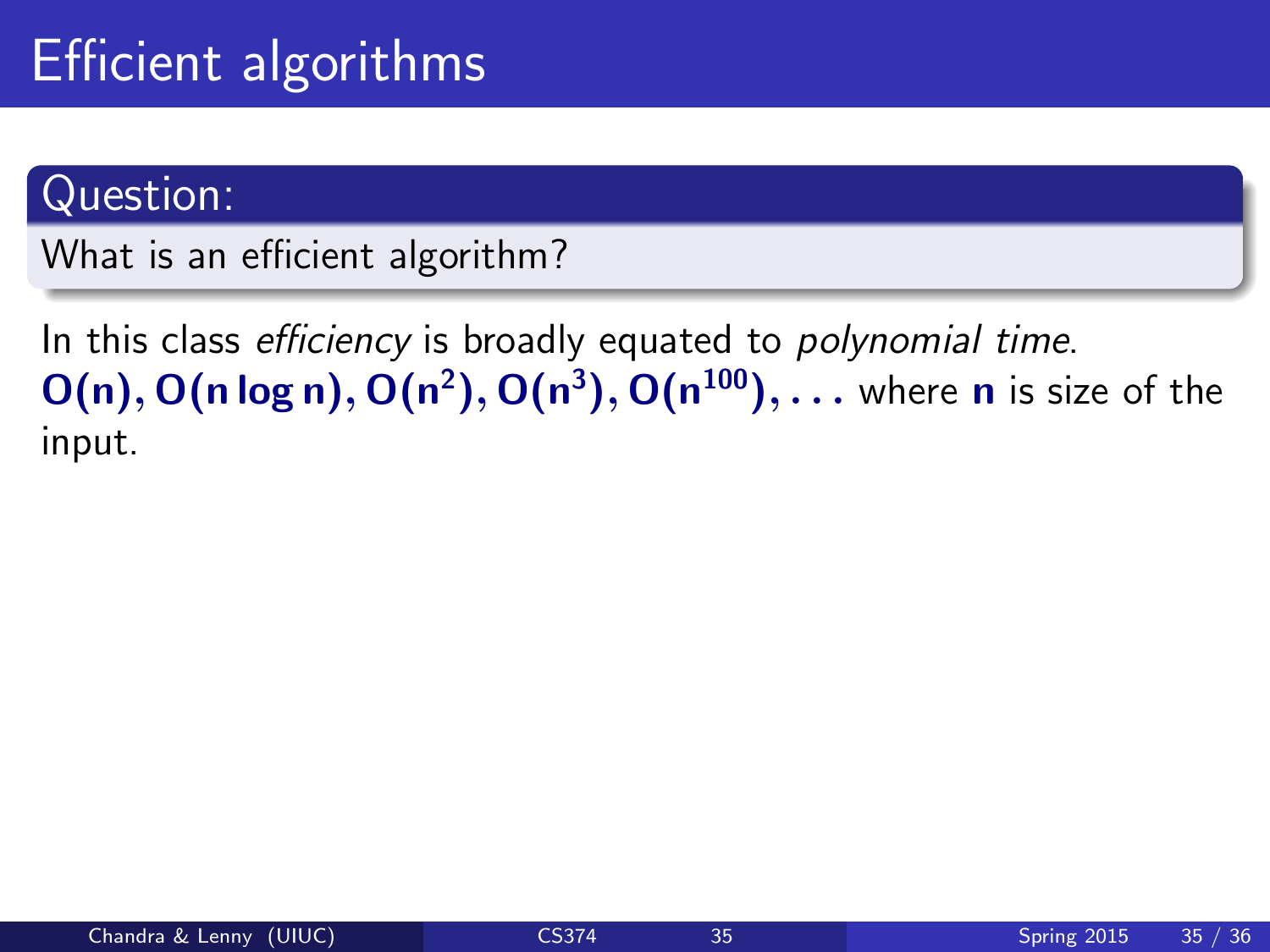#### Question:

What is an efficient algorithm?

In this class efficiency is broadly equated to polynomial time.  $\mathsf{O}(\mathsf{n}), \mathsf{O}(\mathsf{n} \log \mathsf{n}), \mathsf{O}(\mathsf{n}^2), \mathsf{O}(\mathsf{n}^3), \mathsf{O}(\mathsf{n}^{100}), \ldots$  where  $\mathsf{n}$  is size of the input.

Why? Is  $\mathsf{n}^{100}$  really efficient/practical? Etc.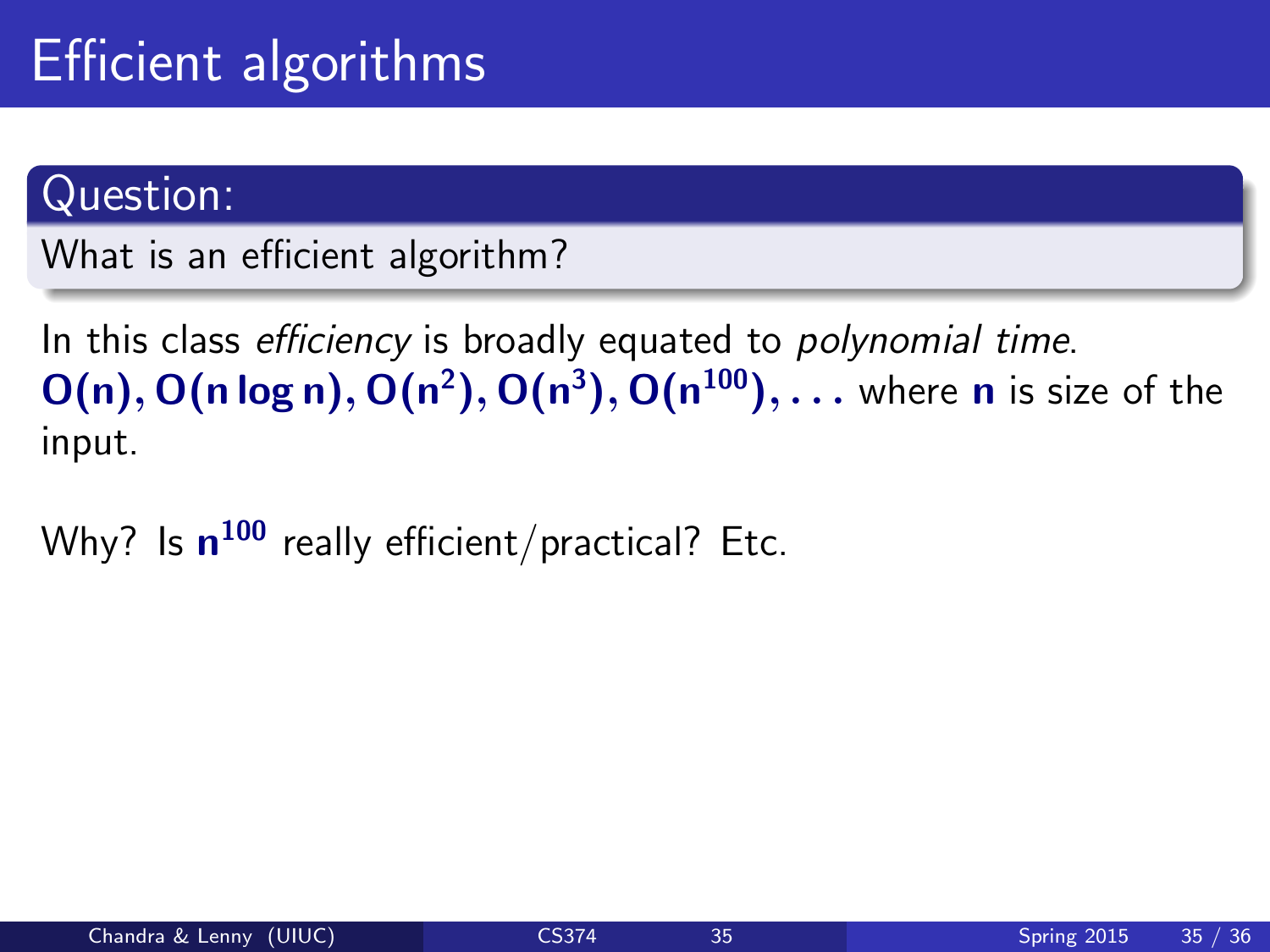#### Question:

What is an efficient algorithm?

In this class *efficiency* is broadly equated to *polynomial time*.  $\mathsf{O}(\mathsf{n}), \mathsf{O}(\mathsf{n} \log \mathsf{n}), \mathsf{O}(\mathsf{n}^2), \mathsf{O}(\mathsf{n}^3), \mathsf{O}(\mathsf{n}^{100}), \ldots$  where  $\mathsf{n}$  is size of the input.

Why? Is  $\mathsf{n}^{100}$  really efficient/practical? Etc.

Short answer: polynomial time is a robust, mathematically sound way to define efficiency. Has been useful for several decades.